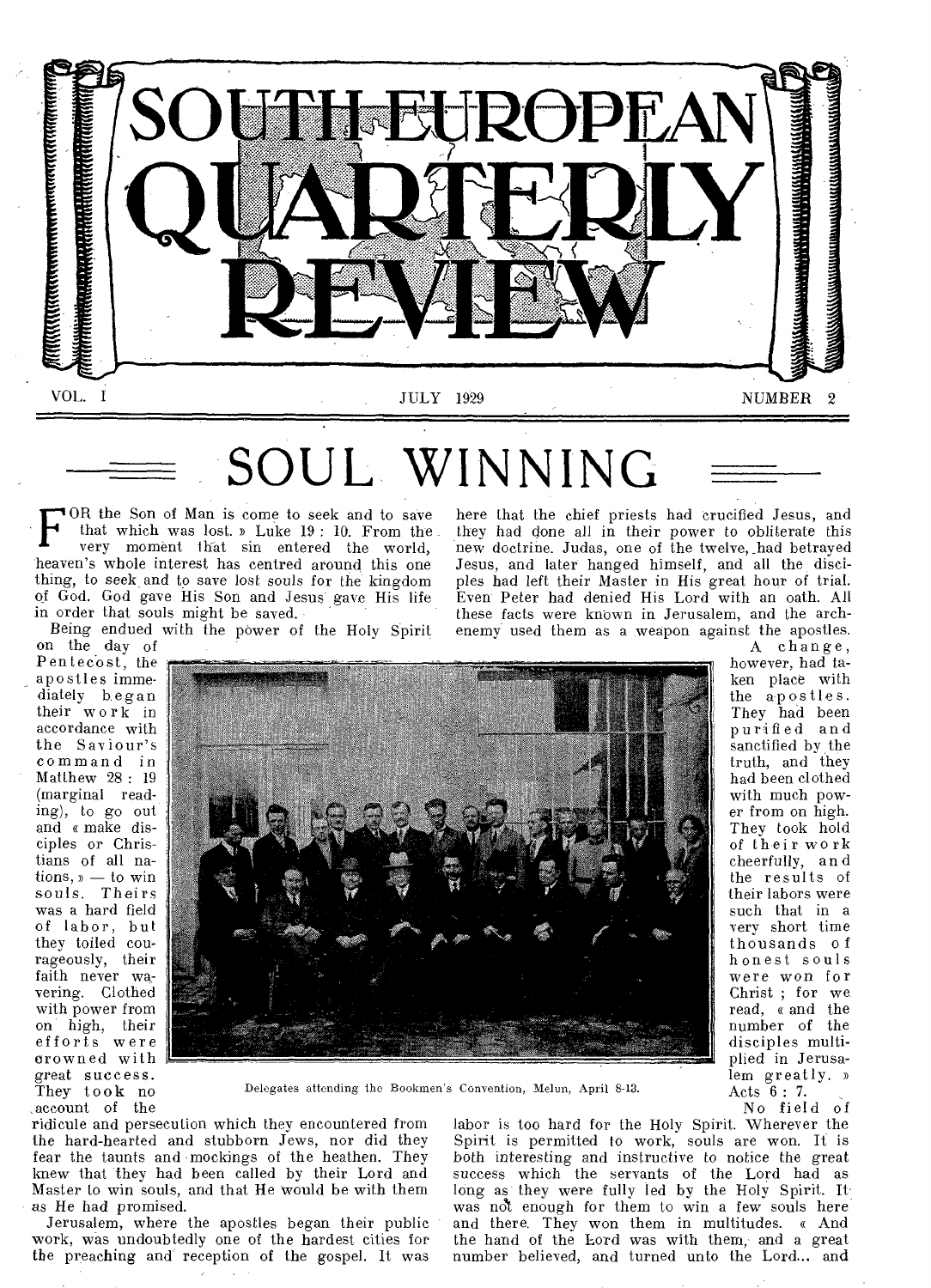much people were added unto the Lord. » Act. 11 : 21, 24.

Seventh-day Adventists occupy a place in the world today similar to that occupied by the apostolic church 1900 years ago. The world must be warned, and souls must be won and prepared for the great day when the faithful shall meet in heaven at the return of the Saviour. We are the people whom God has called to perform this task. If there ever was a.time when the people of God should put on the « full armor of God » and consecrate themselves fully and unreservedly to the great work of soul winning, it is now. If there ever was a people who needed to humble themselves and seek God, in order to, obtain power from on high, it is the Advent people, to whom the Lord has intrusted this wonderful truth, and in behalf of whom He has revealed Himself So mightily.

The threefold message is the greatest message of revival mentioned in the Scriptures. It embraces the whole world and its power is unlimited. Everyone will have an opportunity to hear it, and many will accept it. It is a wonderful privilege to be connected with such a movement, and to have a part in the proclamation of a message equal in power and importance to that proclaimed by the apostles. Clothed with the Spirit and power of God, we can preach this message in such a way that thousands upon thousands will be saved. Glorious victories are before us. When we concentrate all our energies on this task of soul winning, and consecrate ourselves fully to it, God will do great things for us and give us abundant success. God grant that this may be our experience in the South European Division !

J. C. RAFT.

## **Strengthen Thy Stakes**

W HILE writing these lines, the train is speeding<br>western Rumania, I am at present on a trip<br>that will take me around our entire division, touching along a beautiful mountainous region of southwestern Rumania. I am at present on a trip that will take me around our entire division, touching at every union. Everywhere I find the association with our people, and especially with the workers of the publishing department, most pleasant. As we enjoy together the blessings of the Lord, we receive a deeper consciousness of how precious this message is that makes us one in our Lord Jesus Christ.

Yesterday Brother Town and I bade each other good-bye in Bucharest. He was proceeding to our sister divisions in Europe before returning to the Sates. We are deeply grateful for Brother Town's visit. He consented to go through with a strenous program of meetings, and for five weeks he has been travelling day and night without a single day's rest in order to meet all appointments. His presence, wise counsel, and broad experience have brought blessing and strength to our work everywhere, and have given us a new vision of the possible growth and importance of the publishing work.

Outstanding in this program have been our two publishing conventions. The first one brought together at the French Publishing House twenty-six workers from different fields in the western part of our division. The second convention was held for the Rumanian and Jogoslavian Unions at the Bucharest Publishing House. Twenty-five delegates were in attendance. Both in Melun and -Bucharest we spent a most profitable time studying our problems, exchanging ideas and experiences, and planning for a greater and more aggressive work in order to quickly bring through the printed' page the message to the millions in our division groping in darkness. Emphasis was laid on three capital points : The need of a larger army of consecrated men and women ; the necessity of better training for more efficient work ; and a consecrated life and work for the salvation of souls. We all sensed anew the seriousness of our responsibilities and the illimitable possibilities the Lord has placed before us. These two conventions have greatly helped to e strengthen the stakes » of the publishing work throughout our division, and to grcund them deeper on a surer foundation. With a keener perception of our work, renewed courage, and strengthened

faith, we go forward to ever greater success and more glorious victories.

Some of the most inspiring hours were spent listening to the encouraging reports and marvelous experiences, related by our colporteur leaders. They sounded a note of faith and victory from every corner of our large field. I wish time and space permitted a more detailed report, but I must limit myself to a few of the most striking and unique experiences.

Two of our Italian colporteurs, a man and his wife, .bear witness to the power of this message wherever they go. Early in the year 1928, they were working near one' of the lakes up in northern Italy. As a result of their work there, a number of souls have been baptized. Among these were two young men who later also became colporteurs. Proceeding to another territory this" man and his wife there interested several families. Some of these interested ones have already been baptized, and at present one of our Bible workers is holding Bible readings with about ten others. 'The first part of this year these -same two colporteurs worked the city of Savona. Again the' Lord led wonderfully. Through His providence they came in contact with a group of people who are now reaching out after the truth.

In North France the workers in a factory were eating their lunch. One girl had her lunch wrapped in one of our papers. In some way the paper wrapping fell into the hands of a certain man who read it, became interested, and is now baptized.

One Sunday morning a brother colporteur in Brussels was actually kicked out of a house by the owner to whom he wished to present his book. Discouraged, the colporteur quit his work. A fortnight later he decided to go back and finish working the same street where he had received such an unfriendly reception. By mistake, or providence, he entered the very home where two weeks previous he had met with the discouraging experience. The lady received our colporteur kindly, apologized for the previous happening, bought a 'large book in the best binding, saying, « It is for my sister, but my husband must not know that I have bought the book. »

Just as the colporteur was leaving the door, he came face to face with the husband who, very much surprised, exclaimed, « I have thrown you out of here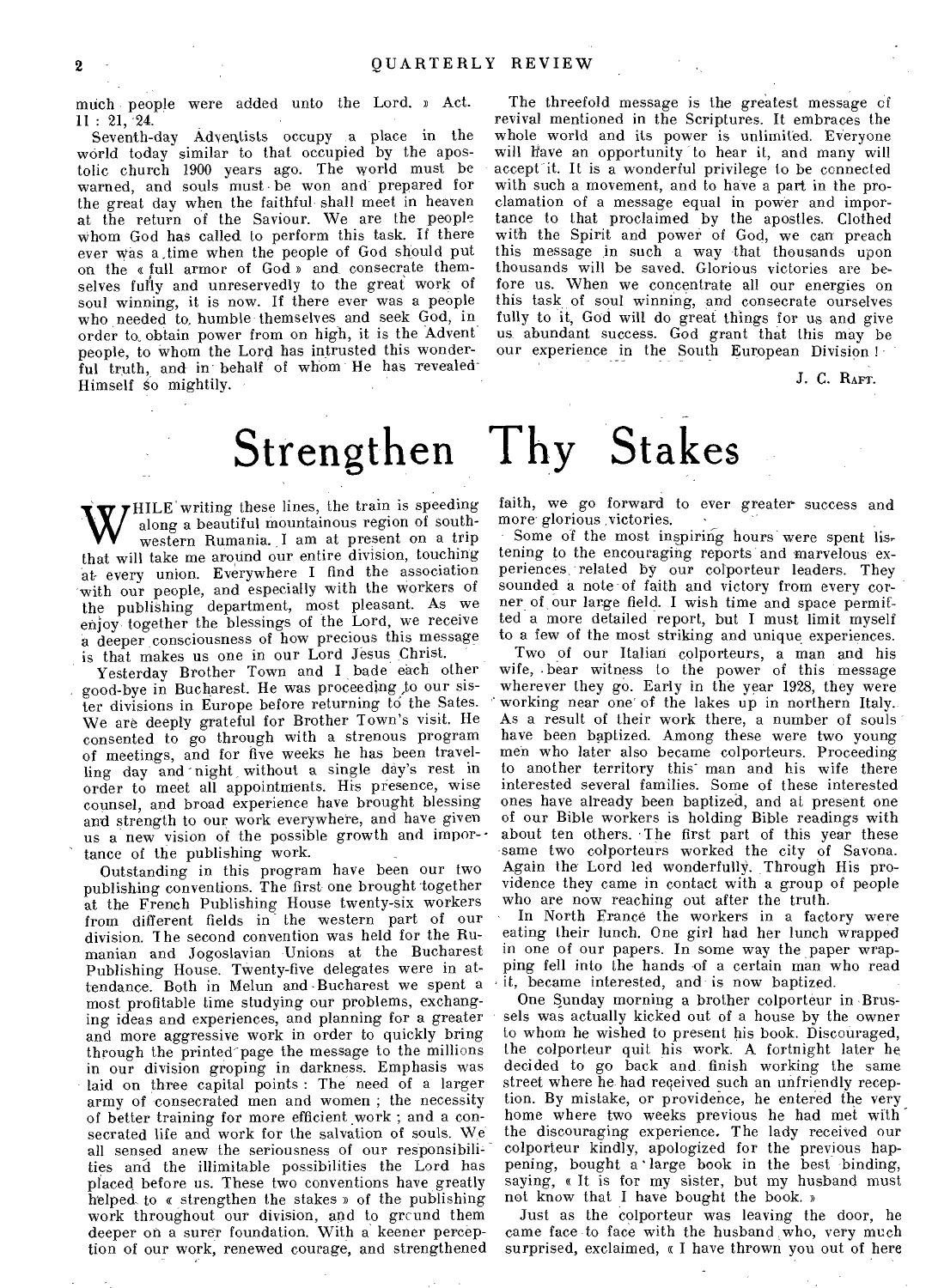once, and here, you are again ! » But this time he was better natured. After a short conversation, he listened to the presentation, and also ordered a large book, giving his office address. « Bring it to me there, » he added, « my wife must not know that I have bought your book. »

> Down in Jugoslavia, two colporteurs were arrested and locked in an underground room. The small window of their dungeon cell opened upon a market place. Through their prison bars these colporteurs were able to sell a number of books to the policemen who had arrested them.

Another of our colporteurs was imprisoned in Rumania. One day while awaiting his trial at the police station, to which he had been brought from the prison, he was left free to walk about the courtyard. He had his bag of books with him, so he began to canvass the policemen. He sold all the books he had with him, — some in German, some in Hungarian, and some in Rumanian. The commissary noticed what was taking place, and came out.

« What are you doing ? Don't, you know who you are ? »

« I am a colporteur.

« No, you are a man under arrest. n

« Free or arrested, I am *always*  a colporteur. I have to sell these books. »

After considerable discussion, he was released, and even obtained permission to continue his work in that district.

Dozens of similar experiences were reported. In many instances the Lord had gone before, and through dreams and other providences had prepared the way for our colporteurs.

We thank the Lord for the faithful band of men and women engaged in the publishing work. Surely the Lord has set His hand to do a mighty work through the printed page and the influence of our dear colporteurs, and He is using this agency in an ever-in-. creasing measure to hasten the finishing of His work.

F. CHARPIOT.

Delegates attending the Bookmen's Convention, Bucharest, April 19.23.

### Mission Life in the Cameroon

**T** HANKS to the protecting care of our Heavenly Father, we have now safely arrived at the Adventist mission station Nanga-Eboko. We had a good trip from Marseille to Duala. At Duala we had the joy of meeting Brother R. L. Jones. -As I was suffering from the fever, we remained at the port three days. 1 he heat was quite trying. Leaving Duala Monday morning at six o'clock, we were able to reach Yaunde at five o'clock the afternoon of the same day. Yaunde is not yet much of a city. Only a few European houses have been erected. We were obliged to stop over at Yaunde two days. My fever having subsided, we left Yaunde Wednesday afternoon at two o'clock — with all our baggage — by autobus for Nanga-Eboko. During six hours we travelled along a good motor road, and a very picturesque one. The trip was rather fatiguing; as you may easily imagine when I tell you that our only seats were our baggage, and that we we're exposed to the heat of the sun and the dust. When we arrived at the mission station we were simply « red » with dust. But we cleaned up, and Mrs. Jones served us a delicious supper which helped amazingly to revive us. We then retired for the night, and were able to sleep in a good bed, even if it was in a grass hut.

So it is now two days since we arrived at the mission. During this short time we have been able-to look the place over somewhat, and find that a splendid work has been begun here. The government has definitely conceded us fifty hectars of good land on which we have the right to build and plant. We have been told by those who are supposed to be authority that ours is the best grant of land in this vicinity,

At present all we find here in the way of buildings is the grass but with three rooms that we are occupying with Brother and Sister Jones. It is, in very truth, a hut. Our beds are right on the ground. A



dwelling house has been started, but the walls at present are but a meter high. We do not know when it will be completed, for work moves slowly here. We naturally long for the time when it will be habitable, for living in a hut is not the most conducive to good health.

Eighty pupils are enrolled in our school.

From different places chiefs have come to ask us to open schools for their people. Sad as it is, we have to say No, for we have no teachers to send. Yesterday five or six chiefs arrived at the mission. They came- to ask us to visit their villages, and to plead for a teacher to open a school among their tribes. They themselves have begun to put up the school building. Their villages are two days' walk from here, and there is no road leading to them. We promised to visit them.

*(Concluded on page 14.)*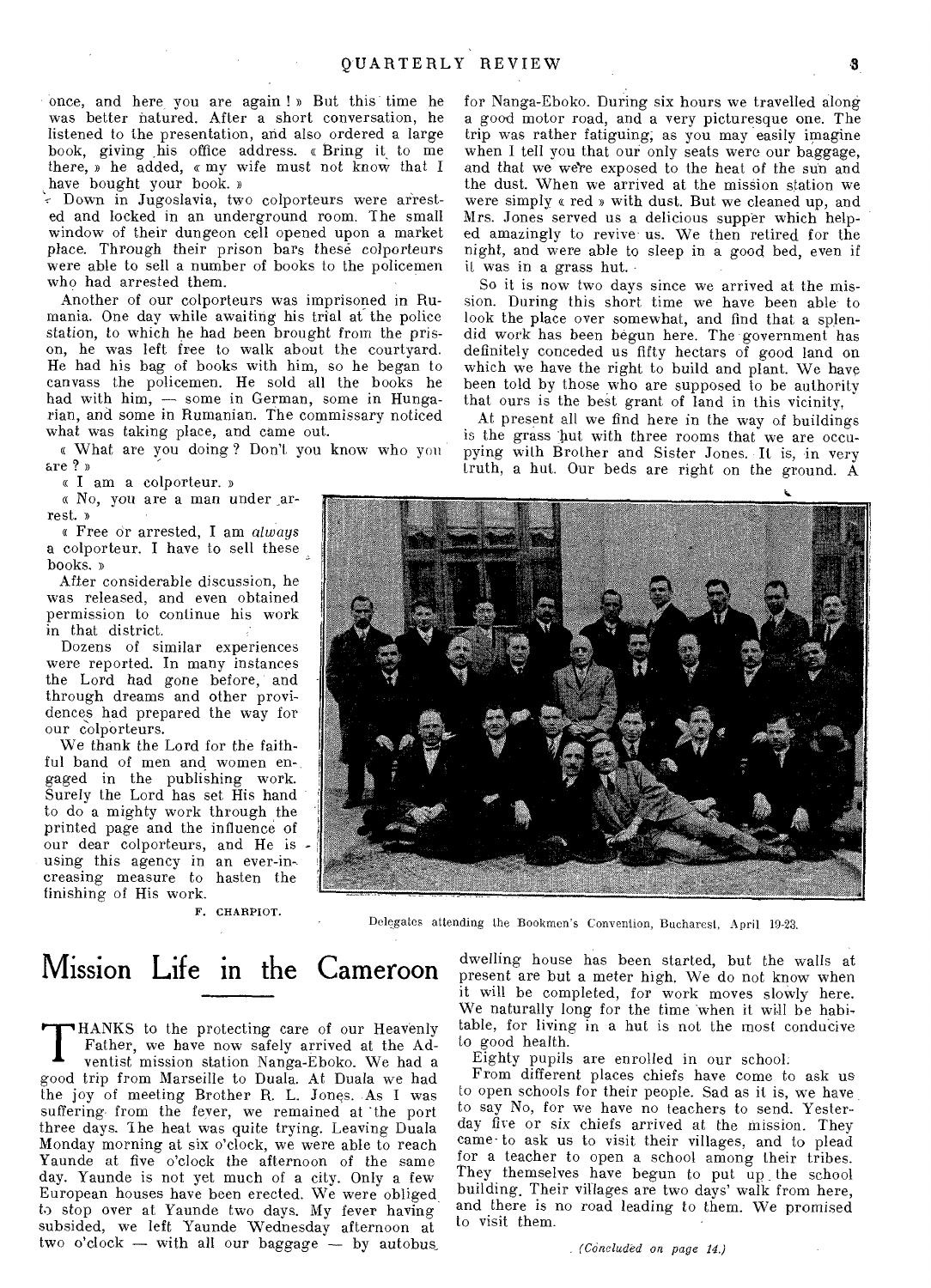## **READINGS for EDUCATIONAL DAY**  AUGUST 10

### Christian Education

COD has given us as a people a great task. The message of a soon-coming Saviour is to be taken to all the world in our day, and God proposes to finish the work quickly. We have an OD has given us as a people a great task. The message of a soon-coming Saviour is to be taken to all the world in our day, and God army of young people who can do much to herald the good news of our Saviour's return if they are only properly trained. For that very purpose — to better train our young people for service — the Lord has given us a wonderful educational system which we have not appreciated as fully as we should have done.

Now what is the true purpose of education? The following quotations will help us to understand : The true object of education is to restore the image of God in the soul of man. » *Education, p. '63.* a True education means more than the perusal of a course of -study.... It is the harmonious development Of the physical, the mental, and the spiritual powers. » *Idem,* p. *13.* 

Can the schools of the world give our young peoplethis training? Certainly not. If a father wants his son to become a doctor, he will not send him to -a school of law, but will send him to a school of medicine. How much more this principle,applies when it concerns training workers for God's cause.

Even statesmen understand the importance of denomirptional schools. Ex-Premier Asquith of England said : « I admit as a practical man that denominational schools are an indispensable part of our educational system. You can not get rid of them, because you can not find any practical substitute for them. »• Shall we Adventists have less appreciation of the necessity of our own schools? A great American, \_understanding the importance of training the youth, said : « If you are going to do anything for the average man, you must start before he is a man. » — \_. *Roosevelt.* 

In our division we have almost four thousand young people enrolled in our Missionary Volunteer societies. I suppose we have almost another four thousand children of primary school age. What are we doing for all these young people and children ? We have two church schools in Switzerland, one at Gland, and the other at La Chaux-de-Fonds ; a third church school will probably have been started in France at. Le Havre by the time you read this ; and there is talk of church schools in Strasbourg, Brussels, Lausanne and other places. We have two secondary schools, — one at Collonges, France, and the other at Diciosanmartin, Rumania. In these two schools together we only have about 170 students. This is good, but we should do much more both for our young people and for our children.

Urgent appeals come to us from the writings of the spirit of prophecy. « If ever we are to work in earnest, it is now. The enemy is pressing in on all sides like a flood. Only the power of God can save our children from being swept away by the tide of

evil. » « As in their day, so now the Lord would have the children gathered out from those schools where wordly influences prevail, and placed in our schools where the Word of God is 'made the foundation of education. » « All our youth should be permitted to have the blessing and privileges of an education in our schools, that they may be inspired to become laborers together with God.. » « As a church, as individuals, if we would stand clear in the judgment, we must make more, liberal efforts for the training of our young people, that they may be better fitted for the various branches of the great work committed to our hands. We should lay wise plans, in order that the ingenious minds of those who have talent may be strengthened and disciplined, and polished after the highest order, that the work of Christ may not be hindered for lack of skillful laborers, who do their work with earnestness and fidelity. »

With the great need of workers in every part of our division before us, shall we not determine, that August 10, the Educational Sabbath of this year, shall find us laying greater plans than ever, before to encourage our dear young people to attend our own schools next year ? And shall we not also help these young people in a material way, if necessary, in order that they may be benefited by the training our own schools offer ? Let us all join in praying; as Christ invites us to do, that the Lord of the harvest may send forth more laborers into, His harvest. May God bless the many young people who- are out in the colporteur work this summer, doing faithful service for the Master, and earning the funds necessary to pay their expenses for another year at school.

> L. L. CAVINESS. Our Collonges School

T HE eighth school year of Collonges will have ended in a few days. As we look back over the past eight months we feel that although Satan has worked harder than ever before, the Lord has blessed and given His victory.

We have had this year 142 students in attendance, representing 23 countries according to the list below :

| Algeria      | Jugoslavia               |
|--------------|--------------------------|
| Armenia      | Luxembourg               |
| Belgium      | Madagascar               |
| Denmark      | Morocco                  |
| England      | Norway                   |
| Esthonia     | Persia                   |
| France       | Portugal                 |
| Germany      | Rumania                  |
| Greece       | <sup>-</sup> Spain       |
| Holland      | Switzerland              |
| Irak         | United States of America |
| <b>Italy</b> |                          |

We have had three cases of serious illness. Miss Blasquez, our Spanish teacher, was taken ill with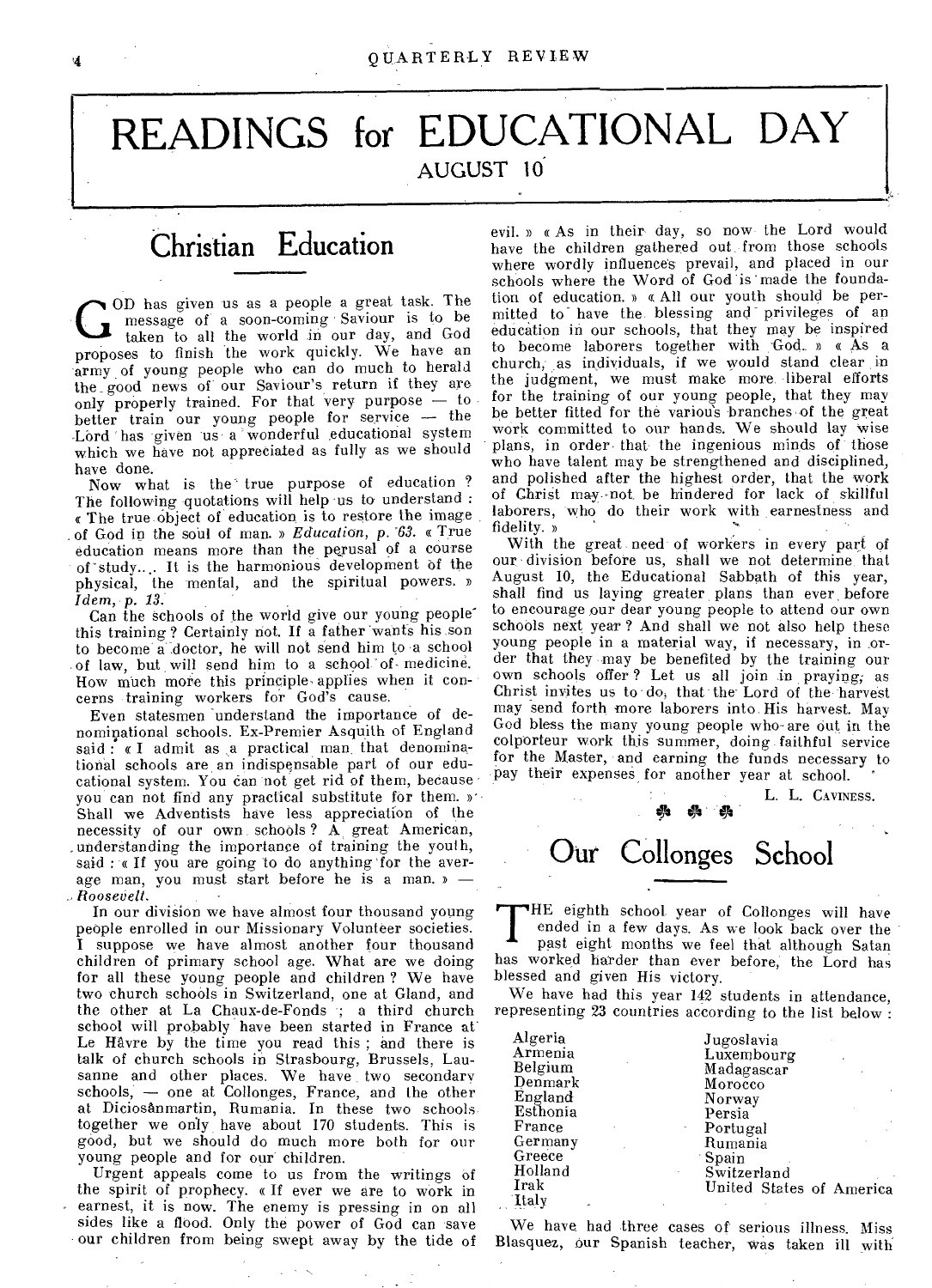typhoid fever the day after her arrival here. N. Jorgensen, a student from Denmark, had double pneumonia, and for several days his life was despaired of. Shortly after, Miss Clerc, our preceptress, had *scarlet* fever with *serious* complications. Teachers and students joined in a day of special prayer and fasting for these three members of our school family whose lives were in danger. We are thankful to say that God heard our prayers and spared all three. We have not yet had our medical examination to ascertain the general condition of the health of our students, but we hope that it will be as good as it was at the close of the last school year, which was very good indeed.

We have had this year a larger proportion of students who have been here before than during any previous year. As a consequence we have students who know how to study and use their time better than in the past, and their grade cards show, on the whole, better' results than in previous years. Having such, a large foreign element complicates the class work to an extent, but we have laid plans that will give, the foreign students more work exclusively, so that all concerned will be able to make better *progress.* 

Our missionary society has been active during the year. 1 he members of the Christian help band have been helping some of the sick and needy in the neighborhood ; also preparing garments for the use of our foreign missionaries, etc. The members of the colporteur group have gone out several times selling our books and papers. The evangelistic group held a series of meetings in Annemasse, and helped in meetings in Geneva. The correspondence group has been sending out papers to those who seemed especially interested when our colporteurs visited them.

The scene that has brought the most joy to our hearts was to see ten young men and women led into the watery grave by Brother Guenin last Sabbath, to walk forth into newness of life. When we see hearts yielding to the influence of the Master, we feel that God has blessed our efforts.

The year has been full of difficulties, and Satan has worked with tremendous energy. The hardest thing to do is to censure and reprove. We have had to do this, and it fills our hearts with sadness. But when we look back over past years when we have had to do the same thing, and see the very ones who were reproved change their ways, and come and tell us a Thank you, » it gives us courage to go ahead.

We have had a splendid spirit among the students and teachers, especially during the last part of the year. We, rejoice and feel that God has a wonderful work before Collonges, and we ask the prayers of God's people for this institution, its teachers, and students.

We wish to take this opportunity to thank the division for its generosity towards the school, and also to thank those who, by their liberality, have enabled us to make added improvements or make the lives of teachers and students more agreeable. Surely money, energy, and time spent for our young people are not wasted, but are invested where the dividends will be large. May God continue to bless Collonges !

A. G. ROTH.

### **The Rumanian Union Training School**

W **7E** are nearing the close of our sixth term in the Rumanian Union Training School. Day by day we realize more keenly the importance of its work, and the necessity of training strong workers to bear up under responsibilities. The need in our field is so great that our students are taken into the work after two or three years of training only. Under the circumstances we can hardly do otherwise. However, we are glad that during the short space of time since this school started, more than thirty-six students have gone out into the organized work, and today are holding responsible positions.

Although this year we have a younger class of students than we have had in previous years, yet a spirit of devotion, willingness, and loyalty is manifested. At the close of the first semester we baptized seven, — three were students, and four were persons gained through the influence of the school. Before the school closes this year, we expect to baptize sixteen more,  $-$  ten of whom are students, and six others who have accepted the truth through the efforts of teachers and students.

Our missionary activities are divided into three groups. The Christian help band make it their duty to visit the sick and the poor in the neighborhood, provide clothes for the needy and unfortunate, and they also learn how to properly care for the sick. The Bible workers' band visits the interested ones, and holds cottage meetings. It is a delight and a source of great encouragement to attend the meetings of this group and to hear them relate their experiences. Two students told how they went to a near-by village to make a missionary visit. They called on a family, gave a Bible study, and arranged to come again. When they returned they found more than sixty persons gathered in a small room eager to listen to what they would have to say. Our boys explained the simple truths of this message to those hungry souls. They came home rejoicing.

The correspondence band has developed into a student organization called the « Echo, » whose goal it is to write a letter to every Seventh-day Adventist youth in this union. In these letters the youth are encouraged in their Christian experience, and are invited to come to our school for a training that will prepare them for service in the cause of God. The task is not easy, for in this union with a membership of nearly 10,000, there are more than 3,000 young people. Most of these young people are not as yet baptized members, thus giving us a large field for activity. Each day the «Echo » band sends out a large number of letters, — so many in fact that one day the post office authorities sent us word not to mail so many letters at one time as it congested the mail in the post office. It is a special treat to read the many and varied responses that come in answer to the letters written. Each Wednesday chapel hour is devoted to the reading of letters received from young people somewhere in Rumania. It is as if we a hear the sound of a going in the tops of the mulberry trees. »

At present our annual colporteurs' institute is being held for the students. Great enthusiasm is manfested, and the wonderful experiences that are related encour-

<sup>«</sup> Knowledge without education is but armed injustice. »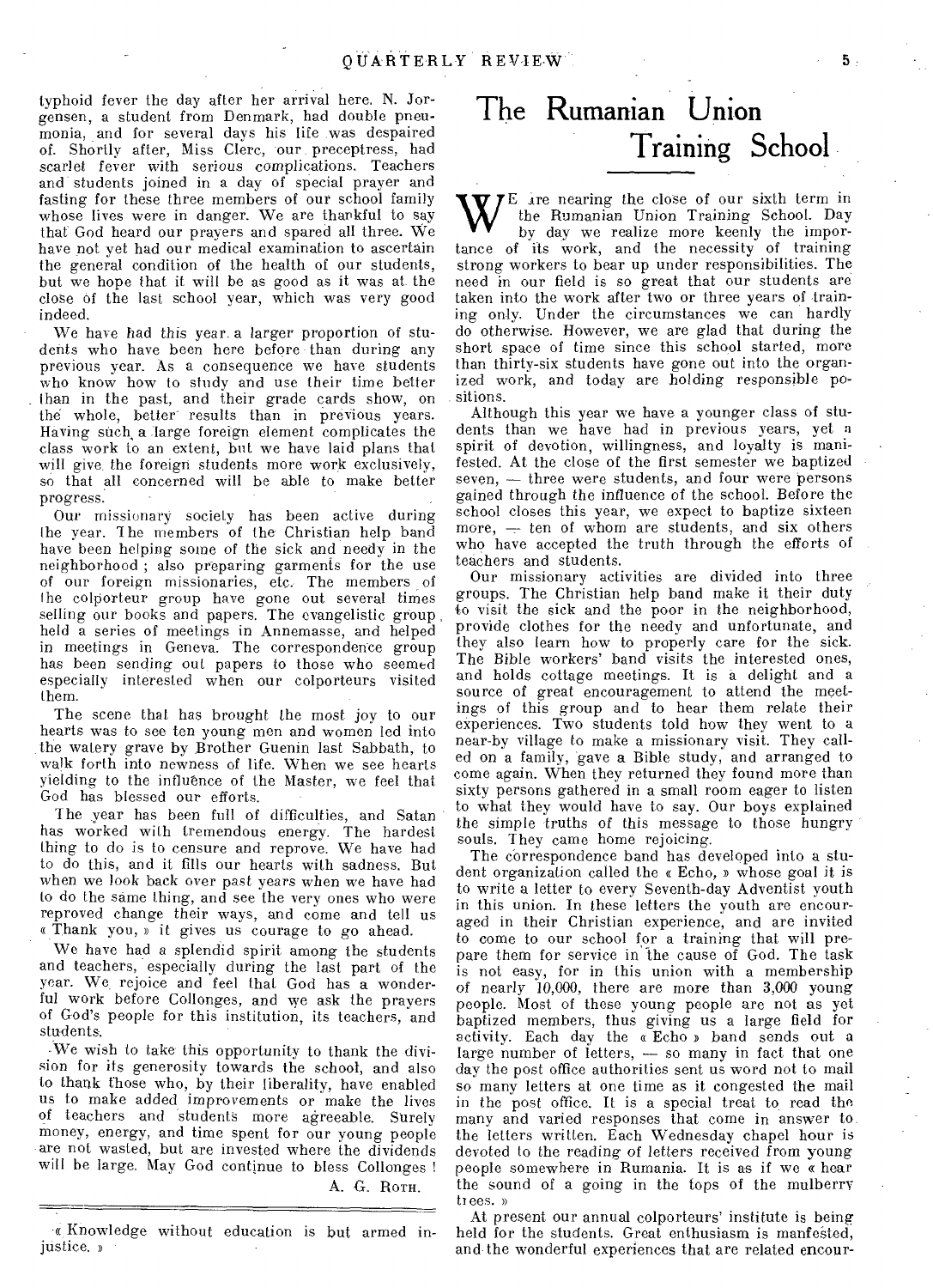age our boys for the high calling of the colporteur. This summer will be the first time that we can offer our students the scholarship plan. We are sure this will be a great help to our students. There is also coming from the press a larger book (« Christ's Object Lessons ») especially for the colporteur work. Some are already working to earn a scholarship for next year. We are hoping to have a large number of students who will earn their way through school by this method, and who at the same time will take an active part in the gospel work by circulating good literature.

With the good things, we also see Satan at work, but God overrules. Just the other, day the prefect (the highest authority in this district,\_ and in this case a near relative of the prime minister of Rumania) with the chief of police in this city came to visit our school. Upon their arrival the prefect demanded certain documents at once, and began to show much displeasure. We breathed a silent prayer to God for help to know what to say. After a few moments we quietly told him that if he would calm down a bit we would gladly fulfill his wishes. Soon his spirit subdued. We gave him the desired information, and before he left he became very friendly. We had opportunity to explain to him the principles of the truth over which he expressed much surprise.

Pray for our school 'in Rumania.

R J. GAEDE, *Principal.* 

#### **ty:**

### **The**. **Iberian Union Mission**

THE members of the Iberian Union Mission,<br>numbering 495 at the end of 1928, send greet-<br>ings to the large family of believers in the HE members of the Iberian Union Mission, numbering 495 at the end of 1928, send greet-South European Division. We are all of good courage, and rejoicing in the blessed hope of the second coming of Christ.

Spain and Portugal make up the main territory of the Iberian Union. Here we have over 28,000,000 people to warn. The work in these countries started about twenty-five years ago. Progress has been slow, but we know we have a powerful Saviour who stands ready to do great things for us in these lands. We yearn for the outpouring of the Holy Spirit in the latter rain in Spain and Portugal that we may experience a greater ingathering of souls.

and with the help of God we intend to concentrate  $*$  the work in the Iberian Union. Pray that God may our efforts to accomplish more in that line. At the  $*$  the work in the Iberian Union. Pray that God may \_In, 1928, 54 persons were received into the church by baptism or by vote. This is a little less than the 1927 gains. Here we hope for a decided betterment, for surely we should not be obliged to report losses in soul winning. Our chief business is to win souls, our efforts to accomplish more in that line. At the time of our annual meetings in May, we shall hold workers' meetings in all of the three local fields, in which the question of soul-winning will be given special study.

Spain has always been a good field for colporteur work. However, we are sorry to say there has been a, serious falling off in colporteur sales the last two years. This may be due in part to the fact that many of our young people were sent to our training' school in France. Another reason may be the lack of suitable books. We are now taking steps to revive this branch of the work, and we hope that we may soon experience once again our former prosperity, and even exceed the best of past records.

We are glad that so many of our young people from Spain and Portugal can attend our school at Collonges. Two or three of them will enter the work this year. We greatly need their help, for'the work is vast, and the laborers so few. We ought to be able to double the number of workers every year. At the present time we have only eighteen paid workers in the entire Iberian Union.-

Our people do their faithful share in the different campaigns. One brother, a lay member, collected more than \$150.— (gold) during the 1928 Harvest Ingathering campaign. We are already laying plans for a successful Big Week this 'year, and we shall also do our best to accomplish more than ever in the Harvest Ingathering work.

Evangelistic work is not done the most easily in Spain. Even though we have here full liberty of conscience, — that is to believe what we choose to believe, — this liberty does not apply when it comes to expressing our belief. Most of us have read the experience of a Protestant Spanish woman only last year. Because she had told a neighbor that she believed that Mary had had other children besides Jesus, she was taken to court and sentenced to two years' imprisonment. She appealed to the supreme court, which confirmed the sentence. Because of appeals from different organizations, some of them from foreign countries where the reputation of Spain began to suffer considerably because of this sentence worthy of medieval times, the king finally pardoned thaT good, humble disciple of Christ.

As Adventists we have our difficulties also. We can not hold meetings freely in Spain. We have had to stop working in certain places because the authorities refused permission to hold meetings. We have a faithful lay member who does much missionary' work. He has already brought several persons into the truth in the village where he lives. Last summer at the time some of his converts•were baptized, this good brother invited the people to the meetings of the minister who had come to baptize. Many responded to the invitation. The priest became angry, and reported the, brother to the governor of the province. He was sentenced to pay.a fine of 250.— Ptas. (about \$40.— gold at that time). After much difficulty he succeeded in having the fine cancelled. Yes, we have to struggle with such difficulties, but with the Lord we can overcome them all.

In 'Portugal, we have more liberty. We are permitted to hold meetings freely, and the people flock to our gatherings. They seem to have a real hunger -and thirst for the message. We look forward to a larger future ingathering of souls in Portugal than in the past.

We request the prayers of our people in behalf of touch many hearts, and save many souls in His everlasting kingdom.

R. GERBER.

a Great works are performed, not 'by strength, but by perseverance. s — *Johnson.* 

**@ @** 

« Though we fail indeed — you, I, a score of such weak workers — He fails never. If He cannot work by us, He will work over us. » — *E. B. Browning.*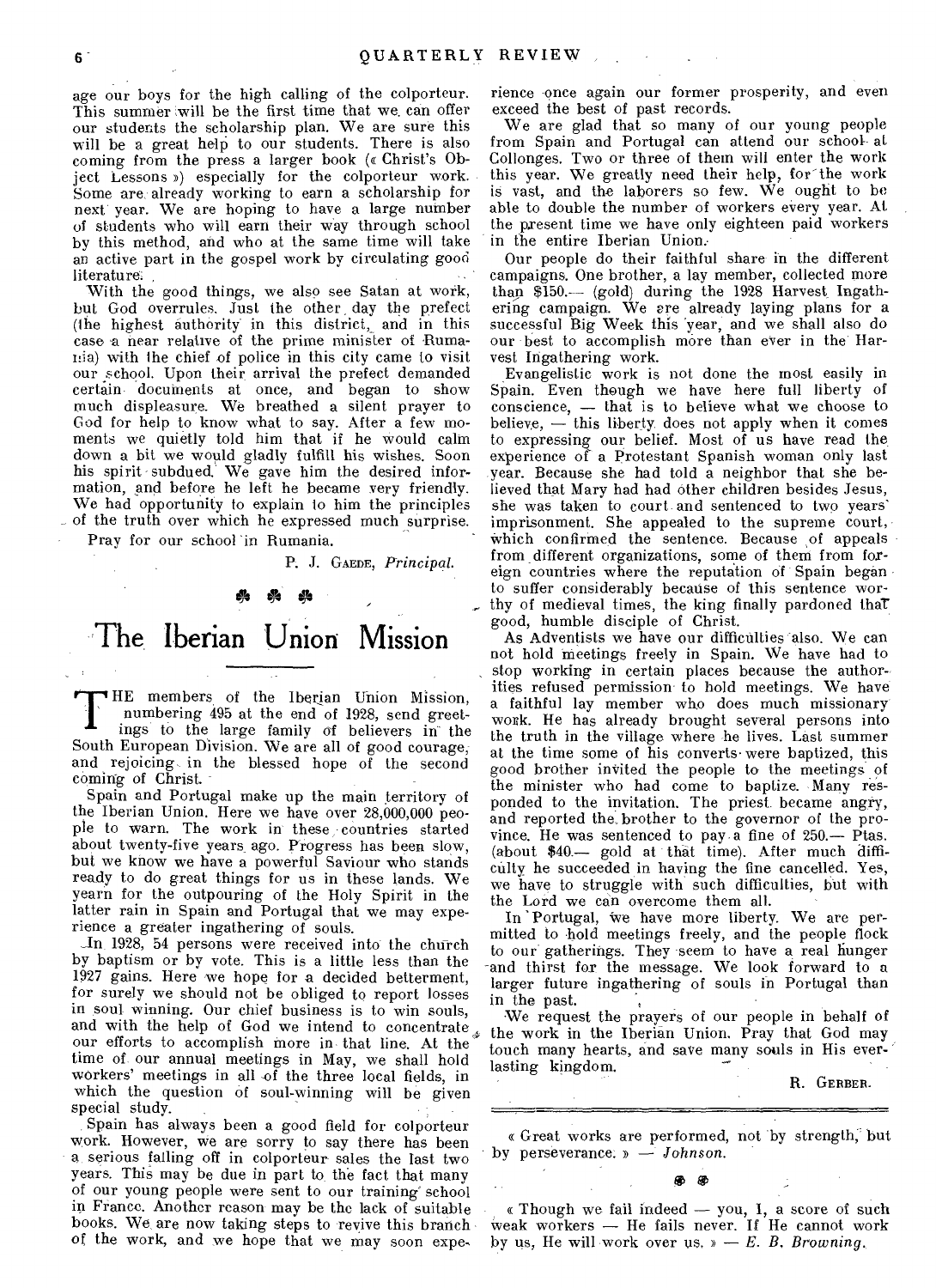| Name of Conference<br>or Mission                                                                                                                                                                                                                                      | Churches<br>ð<br>ż.                               | Memb<br>Previous                                           | Baptism                                | Vote                                                 | Letter                                                   | Total Gains                                                | Aposlasy                                   | Death                                                                     | Letler                                      | Lossos<br>Total                                            | Net Gain                                                                                         | Present Memb                                                                       | Ord. Ministers                                                                                    | <b>Ministers</b><br>Lic.                                                 | Missionaries                                                                 | Wórkers<br>$O$ ther $\overline{C}$                                                                 | Canvassers                                                        | Total Workers                                                                          | No. of Sabbath<br>Schools                          | Members<br>ó<br>$\dot{\varpi}$                                   | Average                                                         |
|-----------------------------------------------------------------------------------------------------------------------------------------------------------------------------------------------------------------------------------------------------------------------|---------------------------------------------------|------------------------------------------------------------|----------------------------------------|------------------------------------------------------|----------------------------------------------------------|------------------------------------------------------------|--------------------------------------------|---------------------------------------------------------------------------|---------------------------------------------|------------------------------------------------------------|--------------------------------------------------------------------------------------------------|------------------------------------------------------------------------------------|---------------------------------------------------------------------------------------------------|--------------------------------------------------------------------------|------------------------------------------------------------------------------|----------------------------------------------------------------------------------------------------|-------------------------------------------------------------------|----------------------------------------------------------------------------------------|----------------------------------------------------|------------------------------------------------------------------|-----------------------------------------------------------------|
| $\bf{I}$                                                                                                                                                                                                                                                              | $\overline{2}$                                    | 3                                                          | 4                                      | 5                                                    | 6                                                        | 7                                                          | 8                                          | 9                                                                         | 10                                          | 11                                                         | 12                                                                                               | 13                                                                                 |                                                                                                   | 14 15                                                                    |                                                                              | 16 17                                                                                              | 18                                                                | 19                                                                                     | 20.                                                | 21                                                               | 22                                                              |
| SOUTH EUROPEAN DIVISION                                                                                                                                                                                                                                               |                                                   |                                                            |                                        |                                                      |                                                          |                                                            |                                            |                                                                           |                                             |                                                            |                                                                                                  |                                                                                    |                                                                                                   | $5 -$                                                                    |                                                                              | $7 -$                                                                                              |                                                                   | 12                                                                                     |                                                    |                                                                  |                                                                 |
| FRANCO-BELGIAN U.C.<br>Belgian Conference<br>East France Conference<br>North France Conf.<br>South France Conf.                                                                                                                                                       | 10<br>13<br>6<br>22                               | 429<br>344<br>330<br>517                                   | 1<br>1<br>6.                           | 1                                                    | 13<br>24<br>9                                            | 1<br>15<br>30<br>9                                         | $\cdot$ 3<br>$\boldsymbol{4}$<br>9<br>1    | $\boldsymbol{2}$<br>$\,2\,$<br>$\boldsymbol{4}$                           | 2<br>$20\,$<br>7<br>6                       | -9<br>26<br>18<br>- 11                                     | 8<br>$-11$<br>12<br>$-2$                                                                         | 421<br>333<br>342<br>515                                                           | 5<br>3<br>$\rm 3$<br>5                                                                            | 1<br>3<br>$\boldsymbol{2}$<br>$\sqrt{3}$<br>$\boldsymbol{2}$             | $\overline{2}$<br>3<br>7<br>5                                                | $\overline{2}$<br>3<br>2<br>1<br>$\overline{\phantom{a}}$                                          | -<br>$\boldsymbol{3}$<br>$\boldsymbol{6}$<br>$\overline{4}$<br>6  | 3<br>16<br>16<br>18<br>18                                                              | $\overline{a}$<br>11<br>14<br>13<br>27             | 353<br>327<br>276<br>453                                         | 317<br>238<br>224<br>379                                        |
|                                                                                                                                                                                                                                                                       | 51                                                | 1620                                                       | 8                                      | 1                                                    | 46                                                       | 55                                                         |                                            | $17 - 17$                                                                 | 35                                          | 64                                                         | $-9$                                                                                             | 1611                                                                               | 16                                                                                                | -11                                                                      | 17                                                                           | 8                                                                                                  | I9                                                                | 71                                                                                     | 65                                                 | 1409                                                             | 1158                                                            |
| RUMANIAN UNION CONF.<br>West Muntenian Conf<br>East Muntenian Conf.<br>$\overline{\phantom{a}}$<br>North Moldavian Conf.<br>South Moldavian Conf.<br>Transylvanian Conf.<br>Banat Conférence<br>.                                                                     | 58<br>37<br>40<br>20<br>108<br>36                 | 1913<br>1220<br>1071<br>811<br>2263<br>1013                | 3<br>.<br>32<br>31                     | -11<br>1<br>1<br>1<br>9                              | 145<br>20<br>$\overline{4}$<br>9<br>40<br>11             | 159<br>21<br>37<br>10<br>80<br>11                          | 34<br>10<br>8<br>11<br>$22\,$<br>14        | 5<br>$\boldsymbol{2}$<br>$\leq 2$<br>-1<br>- 14<br>-1                     | 146<br>20<br>4<br>8<br>36.<br>12            | 185<br>32<br>14<br>20<br>72<br>27                          | $-26$<br>$-11$<br>23<br>$-10$<br>8<br>$-16$                                                      | 1887<br>1209<br>1094<br>801<br>2271<br>997                                         | 5<br>5<br>4<br>$\overline{4}$<br>3<br>9<br>$\overline{4}$                                         | 1<br>$\boldsymbol{2}$<br>1<br>2<br>$\boldsymbol{2}$<br>1<br>$\mathbf{1}$ | 7<br>8<br>5<br>5<br>9<br>9                                                   | 1<br>2<br>1<br>1<br>1<br>3<br>$\boldsymbol{2}$                                                     | ---<br>10<br>14<br>20<br>15<br>19<br>11                           | 7<br>26<br>28<br>32<br>26<br>41<br>27                                                  | $58.$<br>37<br>40<br>20<br>108<br>36               | 3023<br>1522<br>1689<br>1110<br>2720<br>1097                     | 2387<br>875<br>1431<br>- 626<br>2325<br>777                     |
|                                                                                                                                                                                                                                                                       | 299                                               | 8291                                                       |                                        | 65 23                                                | 229                                                      | 317                                                        | 99                                         | 25                                                                        | 226                                         | 350                                                        | $-33$                                                                                            | 8258                                                                               | 34                                                                                                | 10                                                                       |                                                                              | 43 11                                                                                              | 89                                                                | 187                                                                                    | 299                                                | 11161                                                            | 8421                                                            |
| SWISS UNION CONF.<br>German Swiss Conf.<br>$\sim$<br>Leman Conference                                                                                                                                                                                                 | 30<br>19<br>49                                    | 1085<br>977<br>2062                                        | $-8$<br>1<br>9                         | 5<br>5                                               | 16<br>10<br>26                                           | 24<br>16<br>40                                             | 8<br>21<br>29                              | 1<br>7<br>8                                                               | 16<br>22<br>38                              | 25<br>50<br>75                                             | - 1<br>$-34$<br>$-35$                                                                            | 1084<br>943<br>2027                                                                | 5<br>$\boldsymbol{4}$<br>$\boldsymbol{2}$<br>-11                                                  | 1<br>4<br>7<br>12                                                        | 7<br>$\overline{4}$<br>11                                                    | $\boldsymbol{2}$<br>$\overline{4}$<br>6                                                            | 24<br>9<br>33                                                     | 6<br>41<br>26<br>73                                                                    | 29<br>23<br>52                                     | 1015<br>717<br>1732                                              | 676<br>556<br>1232                                              |
| IBERIAN UNION MISSION<br>East Spanish Mission<br>West Spanish Mission<br>Portuguese Mission                                                                                                                                                                           | 5<br>4<br>4<br>13                                 | 205<br>81<br>209<br>495                                    | 5<br>5                                 | 1<br>-1                                              | 3<br>$\boldsymbol{2}$<br>5                               | 3<br>8<br>11                                               | в<br>6                                     | 1<br>-1                                                                   | 8<br>$\overline{2}$<br>3<br>13              | 14<br>3<br>3<br>20                                         | - 11<br>5<br>- 3<br>$-9$                                                                         | 194<br>86<br>206<br>486                                                            | 1<br>3<br>1<br>5                                                                                  | 1<br>1<br>$\boldsymbol{2}$<br>5<br>9                                     | 1<br>$\overline{2}$<br>2                                                     | $5 -$                                                                                              | $\overline{4}$<br>4                                               | 3<br>6<br>5<br>9<br>23                                                                 | 8<br>5<br>5<br>18                                  | 209<br>60<br>163<br>432                                          | 193<br>63<br>149<br>405                                         |
| ITALIAN UNION MISSION<br>Central Italian Mission<br>North Italian Mission<br>South Italian Mission                                                                                                                                                                    | 6<br>6<br>10<br>22                                | 136<br>144<br>140<br>420                                   | 4<br>7<br>4<br>15                      | -1<br>1<br>2                                         | 1<br>1<br>2<br>$\overline{4}$                            | 5<br>9<br>7<br>21                                          | 3<br>1                                     | -1<br>$4 \quad 1$                                                         | $\boldsymbol{2}$<br>2.7                     | 4<br>3<br>7                                                | 1<br>9<br>$\overline{4}$<br>14                                                                   | 137<br>153<br>144<br>434                                                           | $\boldsymbol{2}$<br>$\boldsymbol{2}$<br>1<br>5                                                    | 1<br>$\mathbf{1}$<br>2                                                   | 3<br>3<br>4<br>10 <sup>°</sup>                                               | 6<br>$\mathbf{l}$<br>7                                                                             | 11<br>7<br>10<br>28                                               | 23<br>13<br>16<br>52                                                                   | 7<br>11<br>10<br>28                                | 148<br>195<br>133<br>476                                         | 124<br>160<br>131<br>415                                        |
| JUGOSLAVIAN UNION MISS.<br>Danube Conference<br>Sava Conference<br>South Servian Conf.<br>Adriatic Mission                                                                                                                                                            | 42<br>23<br>13<br>2<br>80                         | 770<br>234<br>396<br>1400                                  | 15<br>4<br>14<br>33                    | $\sim$<br>$\overline{\phantom{a}}$                   | 185<br>180<br>44<br>409                                  | 200<br>184<br>14<br>44<br>442                              |                                            | $\sim$                                                                    | $209\,$<br>7<br>195<br>411                  | 209<br>7<br>195<br>411                                     | - 9<br>177<br>-181<br>44<br>31                                                                   | 761<br>411<br>215<br>44<br>1431                                                    | 1<br>1<br>1<br>1<br>$\bar{5}$                                                                     | 1<br>-1                                                                  | $\boldsymbol{2}$<br>1<br>--<br><u></u><br>1                                  | $\boldsymbol{2}$<br>3<br>3<br>$\boldsymbol{2}$<br>4 11                                             | 18<br>18<br>12<br>$1 \ldots 5$ .<br>53                            | 6<br>23<br>$22\,$<br>15<br>8<br>74                                                     | 54<br>24<br>21<br>6<br>105                         | 937<br>475<br>263<br>79<br>1754                                  | 836<br>410<br>221<br>52<br>1525                                 |
| NORTH AFRICAN U. MISS.<br>Algerian Mission<br>Morocco Mission                                                                                                                                                                                                         | 5<br>1                                            | 93<br>20                                                   | 2                                      | $\,6\,$                                              | 11<br>1                                                  | 19<br>-1                                                   | 4                                          |                                                                           | 5                                           | 9                                                          | 10<br>$\mathbf{1}$                                                                               | 103<br>21                                                                          | $\boldsymbol{2}$<br>1                                                                             | 2                                                                        | $\overline{\mathbf{4}}$                                                      | 1<br>1                                                                                             | 6<br>---                                                          | 14<br>4                                                                                | 5 <sub>1</sub><br>$\bf{l}$                         | 106<br>20                                                        | 99<br>21                                                        |
|                                                                                                                                                                                                                                                                       | $\epsilon$                                        | 113                                                        | $\mathbf{2}$                           | 6                                                    | $12\,$                                                   | 20                                                         | $\overline{4}$                             |                                                                           | $\tilde{\text{o}}$                          | 9                                                          | 11                                                                                               | 124                                                                                | 3                                                                                                 | 3                                                                        | $\overline{4}$                                                               | $\overline{2}$                                                                                     | 6                                                                 | 18                                                                                     | 6                                                  | 126                                                              | 120                                                             |
| CAMEROON MISSION *                                                                                                                                                                                                                                                    | 1                                                 | $\overline{a}$                                             |                                        |                                                      |                                                          | $2 \times 2$                                               |                                            |                                                                           |                                             |                                                            | $\overline{2}$                                                                                   | 2                                                                                  |                                                                                                   | $2 -$                                                                    |                                                                              |                                                                                                    |                                                                   | 2                                                                                      | —                                                  |                                                                  |                                                                 |
| MADAGASCAR MISSION **                                                                                                                                                                                                                                                 | 3                                                 | 42 <sup>1</sup>                                            |                                        |                                                      |                                                          |                                                            |                                            | 1                                                                         | 1                                           | 2                                                          | $\cdot$ 2                                                                                        | 40                                                                                 |                                                                                                   | $2 -$                                                                    | $\mathbf{1}$                                                                 | $\overline{4}$                                                                                     | 1                                                                 | 8                                                                                      | $\boldsymbol{6}$                                   | 390                                                              | 302                                                             |
| MAURITIUS MISSION **                                                                                                                                                                                                                                                  | 6                                                 | 201                                                        |                                        |                                                      |                                                          |                                                            |                                            |                                                                           |                                             |                                                            |                                                                                                  | 201                                                                                |                                                                                                   | $1 -$                                                                    | 3                                                                            | $\overline{4}$                                                                                     | 3                                                                 | -11                                                                                    | 40                                                 | 720                                                              | 358                                                             |
|                                                                                                                                                                                                                                                                       |                                                   |                                                            |                                        |                                                      |                                                          |                                                            |                                            |                                                                           |                                             |                                                            |                                                                                                  |                                                                                    |                                                                                                   |                                                                          |                                                                              |                                                                                                    |                                                                   |                                                                                        |                                                    |                                                                  |                                                                 |
| South European Division<br>Franco-Belgian Union Conf<br>Rumanian Union Conf.<br>Swiss Union Conference<br>Iberian Union Mission<br>Italian Union Mission<br>Jugoslavian Union Mission<br>North African Union Mission<br>Cameroon Mission *<br>Madagascar Mission $**$ | 51<br>299<br>49<br>13<br>22<br>80<br>6<br>-1<br>3 | 1620<br>8291<br>2062<br>495<br>420<br>1400<br>113<br>$42-$ | 8<br>65<br>$9 -$<br>5<br>15<br>33<br>2 | 1<br>23<br>5<br>1<br>$\boldsymbol{2}$<br>$\sim$<br>6 | 46<br>229<br>26<br>5<br>$\overline{4}$<br>409<br>12<br>2 | 55<br>317<br>40<br>11<br>21<br>442<br>20<br>$\overline{2}$ | 17<br>99<br>29<br>6<br>4<br>$\overline{4}$ | - 12<br>$25\,$<br>8<br>$\mathbf{I}$<br>1<br>$\overline{\phantom{a}}$<br>1 | 35<br>226<br>38<br>13<br>2<br>411<br>5<br>1 | 64<br>350<br>75<br>20<br>7<br>411<br>9<br>$\boldsymbol{2}$ | <b>RECAPITULATION</b><br>- 9<br>$-33$<br>$-35$<br>- 9<br>14<br>31<br>11<br>2<br>$\boldsymbol{2}$ | 1611<br>8258<br>2027<br>486<br>434<br>1431<br>124<br>$\boldsymbol{2}$<br>40<br>201 | 5<br>- 16<br>34<br>11<br>$\mathbf{5}$<br>5<br>5<br>3<br>$\boldsymbol{2}$<br>$\boldsymbol{2}$<br>1 | - 11<br>10<br>12<br>-9<br>$\boldsymbol{v}$<br>1<br>3<br>$\overline{a}$   | 7<br>17<br>43<br>11<br>5<br>10<br>$\overline{4}$<br>$\overline{4}$<br>1<br>3 | -8<br>11<br>6<br>$\overline{\phantom{m}}$<br>-7<br>11<br>$\boldsymbol{2}$<br>$\boldsymbol{4}$<br>4 | 19<br>89<br>33<br>$\overline{4}$<br>28<br>53<br>6<br>--<br>1<br>3 | 12<br>71<br>187<br>73<br>23<br>52<br>74<br>18<br>$\boldsymbol{2}$<br>$\,$ 8 $\,$<br>11 | 65<br>299<br>52<br>18<br>28<br>105<br>6<br>6<br>40 | 1409<br>11161<br>1732<br>432<br>476<br>1754<br>126<br>390<br>720 | 1158<br>8421<br>1232<br>405<br>415<br>1525<br>120<br>302<br>358 |
| Mauritius Mission **<br>Totals 1st Quarter 1929                                                                                                                                                                                                                       | 6<br>530                                          | 201<br>14644                                               | 137                                    | 38                                                   | 733                                                      | 908                                                        | 159                                        | 48                                                                        | 731                                         | 938                                                        | $-30$                                                                                            | 14614                                                                              | 89                                                                                                | $\overline{\phantom{a}}$<br>48                                           | 105                                                                          | 53                                                                                                 | 236                                                               | 531                                                                                    | 619                                                | 18200                                                            | 13936                                                           |
| Totals Ist Otr. 1928                                                                                                                                                                                                                                                  |                                                   | $463$ 13815 215 -                                          |                                        |                                                      |                                                          | $310\quad 525\quad 125\quad 50\quad 313$                   |                                            |                                                                           |                                             | 488                                                        |                                                                                                  | 37 13852 81                                                                        |                                                                                                   |                                                                          |                                                                              |                                                                                                    | 43 122 21 202                                                     | 469                                                                                    | 609                                                | 16611                                                            | 12854                                                           |

#### **Statistical Report of the South European Division of S. D. A. for the Quarter End. March 31, 1929**

- \* No report received. <br>**\*\*** Report for the fourth quarter of 1928.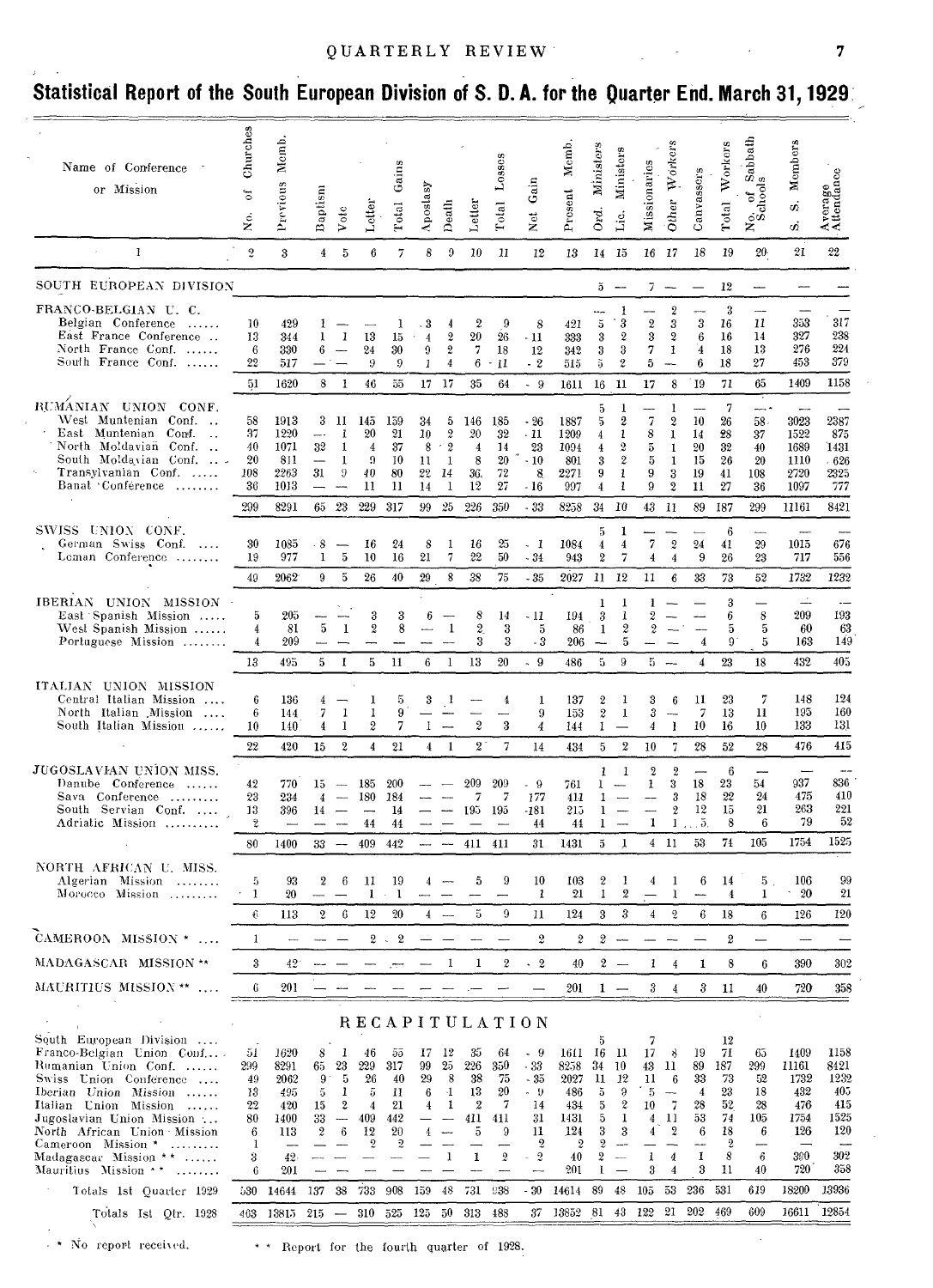#### 8 QUARTERLY REVIEW

#### **Financial Report of the South European Division of S. D. A. for the Quarter Ending March 31, 1929**

|                                        |                                                                                                                                                                                                     |                                                                                                                           |                                             |                          |                                   |                                                     | Tithe                                                                                                                                 | Contrib. for<br>Home Miss. Work                                                                                                                                                                                                                                                                                                                                                                                                                                            | for Local                                            |                                    |
|----------------------------------------|-----------------------------------------------------------------------------------------------------------------------------------------------------------------------------------------------------|---------------------------------------------------------------------------------------------------------------------------|---------------------------------------------|--------------------------|-----------------------------------|-----------------------------------------------------|---------------------------------------------------------------------------------------------------------------------------------------|----------------------------------------------------------------------------------------------------------------------------------------------------------------------------------------------------------------------------------------------------------------------------------------------------------------------------------------------------------------------------------------------------------------------------------------------------------------------------|------------------------------------------------------|------------------------------------|
|                                        | Name of Conference                                                                                                                                                                                  |                                                                                                                           |                                             |                          | Offer's<br>Special)               |                                                     |                                                                                                                                       |                                                                                                                                                                                                                                                                                                                                                                                                                                                                            |                                                      |                                    |
|                                        | or Mission                                                                                                                                                                                          |                                                                                                                           | Tithe                                       |                          |                                   |                                                     |                                                                                                                                       |                                                                                                                                                                                                                                                                                                                                                                                                                                                                            |                                                      |                                    |
|                                        |                                                                                                                                                                                                     |                                                                                                                           | Total                                       | Weekly Tithe<br>per Cap. | $_{\rm (inel.}^{\rm Total}$       | Weekly Offer's<br>per Cap.                          | Percentage<br>of Off. of                                                                                                              |                                                                                                                                                                                                                                                                                                                                                                                                                                                                            | Contrib.<br>Church                                   | Colporteur<br>Book Sales           |
|                                        | $\mathcal{A}$<br>1                                                                                                                                                                                  |                                                                                                                           | $\boldsymbol{2}$                            | 3                        | $\frac{4}{1}$                     | 5                                                   | 6                                                                                                                                     | 7                                                                                                                                                                                                                                                                                                                                                                                                                                                                          | 8                                                    | 9                                  |
|                                        | 1. SOUTH EUROP. DIV.                                                                                                                                                                                |                                                                                                                           |                                             |                          |                                   |                                                     |                                                                                                                                       |                                                                                                                                                                                                                                                                                                                                                                                                                                                                            |                                                      |                                    |
| 2.<br>3.<br>4.<br>5                    | FRANCO-BELG. U. C.<br>Belgian Conference<br>East France Conf.<br>North<br>$\mathfrak{D}% _{T}=\mathfrak{D}_{T}\!\left( a,b\right) ,\ \mathfrak{D}_{T}=C_{T}\!\left( a,b\right) ,$<br>»<br>$\cdot$ . | $B - Fr.$<br>F. Fr.<br>F. Fr.                                                                                             | 86,996.15<br>39,438.60<br>51,735.30         | 15.60<br>8.82<br>12.06   | 11,744.58<br>7,843.75<br>9,157.35 | $\begin{array}{c} 2.10 \\ 1.75 \end{array}$<br>2.13 | $\begin{array}{c} 13,5 \\ 19,9 \\ 17,7 \\ 41,0 \\ \end{array} \begin{array}{c} 96 \\ 96 \\ 41,0 \\ \end{array}$                       | 6,573.45<br>31,144.50                                                                                                                                                                                                                                                                                                                                                                                                                                                      | $850 -$                                              | 26,879.50<br>8,431.60<br>18,025.30 |
| 6.                                     | »<br>South<br>$\mathfrak{D}$<br>$\ddot{\phantom{a}}$                                                                                                                                                | F. Fr.<br>$\mathbf{F}_{\cdot}$<br>Frs.                                                                                    | 29,498.35<br>182,526.50                     | 4.39<br>8.67             | 12,205.20<br>37,556.72            | 1.81<br>1.78                                        | 20,5%                                                                                                                                 | 501.40<br>38,219.35                                                                                                                                                                                                                                                                                                                                                                                                                                                        | $-$ , $-$<br>$850 -$                                 | 18,490.50<br>64,058.70             |
|                                        |                                                                                                                                                                                                     | \$                                                                                                                        | 7,136.80                                    | 0.34                     | 1,468,46                          | 0.07                                                |                                                                                                                                       | 1,492.94                                                                                                                                                                                                                                                                                                                                                                                                                                                                   | 33.20                                                | 2,742.12                           |
| 7.<br>8.                               | RUMANIAN U. CONF.<br>West Munten C.                                                                                                                                                                 | Lei<br>Lei                                                                                                                | $43,457-$<br>698,550                        | $\mathcal{L}$<br>30.54   | 192,466.50                        | 8.42                                                |                                                                                                                                       | 67,811.25                                                                                                                                                                                                                                                                                                                                                                                                                                                                  |                                                      | 142,858                            |
| 9.<br>10.                              | East Munten C.<br>North Moldav. C                                                                                                                                                                   | $\chi$<br>$\mathfrak{D}$                                                                                                  | 309,468.50<br>227,222.75                    | 19.51<br>16.31           | 80,176.75<br>64,347.50            | 5.05<br>4.62                                        |                                                                                                                                       | 23,019.50<br>19,320.50                                                                                                                                                                                                                                                                                                                                                                                                                                                     | 31,828                                               | 171,109<br>$223,183-$<br>128,530.  |
| $\frac{11}{12}$                        | South Moldav. C.<br>Transylvanian C.                                                                                                                                                                | $\mathcal{D}$<br>${\mathcal{Y}}$                                                                                          | 115,954.60<br>$\frac{506,961.}{183,826.50}$ | $\frac{11}{17.23}$       | 31,012.75<br>102,479.74           | 2.94<br>3.48                                        | $27,5$ %<br>$25,9$ %<br>$28,3$ %<br>$26,7$ %<br>$20,2$ %                                                                              | $13,898$ $-$<br>34,289.25<br>$17,604-$                                                                                                                                                                                                                                                                                                                                                                                                                                     | $39,291-$<br>$29,609 -$                              | $268,202--$<br>$150,016-$          |
| 13.                                    | Banat Conference                                                                                                                                                                                    | $\mathcal{Y}$ .<br>I ei                                                                                                   | 2,085.440.35                                | 13.96<br>19.34           | 43,409.25<br>513,892.49           | 3.29<br>$-4.77$                                     | 24,6 %<br>$\sim$ $\sim$                                                                                                               | 175,942.50                                                                                                                                                                                                                                                                                                                                                                                                                                                                 | $100,728-$<br>603.16                                 | 1,083,898<br>6,612.05              |
| 14.<br>15.                             | SWISS UNION CONF.<br>German Swiss C.                                                                                                                                                                | \$<br>Sw. Frs.                                                                                                            | 12,535.10<br>30,922.83                      | 0.11<br>2.19             | 3.087.43<br>6,857.21              | 0.03<br>0.48                                        |                                                                                                                                       | 1,053.55<br>848.65                                                                                                                                                                                                                                                                                                                                                                                                                                                         | 3,502.70                                             | $28,348-$                          |
| 16.                                    | Leman Conference                                                                                                                                                                                    | $\mathcal{D}$<br>$\mathcal{D}$                                                                                            | 36,405.20                                   | 2.86                     | 7,692.87<br>14,550,08             | 0.60<br>0.54                                        | $^{22,1}_{21,1}$ %<br>21,6 %                                                                                                          | 822.75<br>1,671.40                                                                                                                                                                                                                                                                                                                                                                                                                                                         | 3,502.70                                             | 25,388.30<br>53,736.30             |
| 17.                                    | IBERIAN UNION M.                                                                                                                                                                                    | Sw. Frs.<br>3                                                                                                             | 67,328.03<br>12,994.20                      | 2.51<br>0.48             | 2,808.15                          | 0.10                                                |                                                                                                                                       | 322.66                                                                                                                                                                                                                                                                                                                                                                                                                                                                     | 676.20                                               | 10,373.79                          |
| 18.<br>$\frac{19}{20}$                 | East Spanish Miss<br>West Spanish Mis<br>Portuguese Miss.                                                                                                                                           | Pesetas<br>$\mathcal{D}$<br>Esc.                                                                                          | $4,638.65$ -<br>2,171.35<br>11,087.95       | 1.74<br>2.06<br>.4.08    | 1,783.30<br>927.62<br>2,588.80    | 0.67<br>0.88<br>0.95                                | $38,4$ %<br>$42,7$ %<br>23,3 %                                                                                                        | 40.75<br>—,~~                                                                                                                                                                                                                                                                                                                                                                                                                                                              | 206.15<br>$\begin{array}{c} - \\ - \\ - \end{array}$ | 9,092.40                           |
|                                        |                                                                                                                                                                                                     | Pesetas<br>S                                                                                                              | 10,005.70<br>1.535.60                       | 1.55<br>0.24             | 3,459.64<br>529.59                | 0.54<br>0.08                                        | 34,5 %                                                                                                                                | 40.75<br>6.47                                                                                                                                                                                                                                                                                                                                                                                                                                                              | 206.15<br>32.72                                      | 2,636.80<br>408.98                 |
|                                        | ITALIAN UNION MISS.<br>Central Italian Mission                                                                                                                                                      | Liras                                                                                                                     | 9.514.50                                    | 5.38                     | 1.790.85                          | 1.01                                                |                                                                                                                                       | --                                                                                                                                                                                                                                                                                                                                                                                                                                                                         | --                                                   | 16,713.35                          |
| $\frac{21}{22}$<br>$\frac{23}{24}$     | North Italian Mission<br>South Italian Mission                                                                                                                                                      | <b>رر</b><br>$\mathfrak{B}$                                                                                               | 8,238.35<br>4,353.35                        | 4.40<br>2.39             | 2,042.75<br>1,019.20              | 1.09<br>0.56                                        | $\frac{18,8}{24,7}$ %<br>23,4 %                                                                                                       | $-$ . $-$<br>$-$ . $-$                                                                                                                                                                                                                                                                                                                                                                                                                                                     | --                                                   | 9,353.20<br>12,769.60              |
|                                        |                                                                                                                                                                                                     | Liras<br>\$                                                                                                               | 22,106.20<br>$1.159-$                       | 4.04<br>0.21             | 4,852.80<br>254.38                | 0,90<br>0.04                                        | 21,9 %                                                                                                                                |                                                                                                                                                                                                                                                                                                                                                                                                                                                                            |                                                      | 38,836.15<br>2.068.23              |
| 25.                                    | JUGOSLAVIAN U.M.<br>Danube Conf.                                                                                                                                                                    | Din.                                                                                                                      | 44,751.20                                   | 4.52                     | 24,940.60                         | 2.52                                                |                                                                                                                                       |                                                                                                                                                                                                                                                                                                                                                                                                                                                                            |                                                      | $71,172-$                          |
| $\frac{26}{27}$ .<br>$\frac{28}{29}$ . | Sava Conf.<br>South Servian C.                                                                                                                                                                      | $\lambda$<br>$\mathcal{D}$                                                                                                | 31,214.75<br>13,699.75                      | 5.81<br>4.90             | 14,315.50<br>3,268.50             | 2.69<br>1.17                                        | $\begin{smallmatrix} 55.7 & 26 \\ 45.8 & 28 \\ 23.8 & 29 \end{smallmatrix}$                                                           |                                                                                                                                                                                                                                                                                                                                                                                                                                                                            | ---                                                  | $61,545-$<br>41,368                |
|                                        | Adriatic Mission                                                                                                                                                                                    | $\mathcal{Y}$<br>Din.                                                                                                     | $9,600-$<br>99.265.70                       | 16.78<br>5.34            | 3,940.75<br>46.465.35             | 6.88<br>2.50                                        | $41,0\%$<br>46,8%                                                                                                                     | -la                                                                                                                                                                                                                                                                                                                                                                                                                                                                        |                                                      | $28,604-$<br>202,689               |
| 30.                                    | NORTH AFRICAN U.M.                                                                                                                                                                                  | -5                                                                                                                        | 1,758.70                                    | 0.09                     | 822.80                            | 0.04                                                |                                                                                                                                       |                                                                                                                                                                                                                                                                                                                                                                                                                                                                            |                                                      | 3,229.08                           |
| 31.<br>32.                             | Algerian Miss.<br>Morocco Miss.                                                                                                                                                                     | F. Frs.<br>$\mathbf{p}$                                                                                                   | 21,395.10<br>3,968.85                       | 17.70<br>15.26           | 5,556.65<br>510.60                | 4.60<br>1.96                                        | 26,0 %<br>12,8%                                                                                                                       | 594.70<br>$ -$                                                                                                                                                                                                                                                                                                                                                                                                                                                             | ---                                                  | 17,873.35<br>—.—                   |
|                                        |                                                                                                                                                                                                     | F.<br>Frs.<br>\$                                                                                                          | 25, 363.95<br>$992 -$                       | 17.26<br>0.67            | 6,067.25<br>237.23                | 4.13<br>0.16                                        | 23,9 %                                                                                                                                | 594.70<br>23.23                                                                                                                                                                                                                                                                                                                                                                                                                                                            |                                                      | 17,873.35<br>699.14                |
|                                        | 33. CAMEROON MISSION                                                                                                                                                                                |                                                                                                                           |                                             | $\mathbf{v}$             |                                   | $\tau = -\mu/\lambda$                               |                                                                                                                                       |                                                                                                                                                                                                                                                                                                                                                                                                                                                                            |                                                      |                                    |
| 34.                                    | MADAGASCAR MISS. *                                                                                                                                                                                  | F. Frs.<br>\$                                                                                                             | $6,042-$<br>236.20                          | 11.06<br>0.43            | 1,902.15<br>74.38                 | $_{\rm 3.48}$<br>0.14                               | 31,4 %                                                                                                                                | —.—                                                                                                                                                                                                                                                                                                                                                                                                                                                                        |                                                      |                                    |
| 35.                                    | MAURITIUS MISS. *                                                                                                                                                                                   | Rs.<br>\$                                                                                                                 | 3,576.49<br>1,324.60                        | 1.37<br>0.51             | 2,328.98<br>862.57                | 0.89<br>0.33                                        | 65,1 %                                                                                                                                | 44.13<br>16.35                                                                                                                                                                                                                                                                                                                                                                                                                                                             | 238.01<br>88.15                                      |                                    |
|                                        |                                                                                                                                                                                                     |                                                                                                                           |                                             |                          |                                   |                                                     | <b>RECAPITULATION</b>                                                                                                                 |                                                                                                                                                                                                                                                                                                                                                                                                                                                                            |                                                      |                                    |
| 1.<br>2.                               | South European Division                                                                                                                                                                             | <b>Dollars</b>                                                                                                            | 7,136.80                                    | 0.31                     | 1,468.46                          | 0.07                                                |                                                                                                                                       | 1,492.94                                                                                                                                                                                                                                                                                                                                                                                                                                                                   | 33.20                                                | 2,742.12                           |
| З.<br>4.                               | Franco-Belgian Union C.<br>Rumanian Union Conf.<br>Swiss Union Conference                                                                                                                           | $\mathfrak{D}% _{T}=\mathfrak{D}_{T}\!\left( a,b\right) ,\ \mathfrak{D}_{T}=C_{T}\!\left( a,b\right) ,$<br>D              | 12,535.10                                   | 0.11<br>0.48             | 3,087.43<br>2,808.15              | 0.03<br>0.10                                        |                                                                                                                                       | 1,053.55<br>322.66                                                                                                                                                                                                                                                                                                                                                                                                                                                         | 603.16<br>676.20                                     | $\frac{6,612.05}{10,373.79}$       |
| 5.<br>6.                               | Iberian Union Mission<br>Italian Union Mission                                                                                                                                                      | $\mathcal{Y}$<br>1)                                                                                                       | 12,994.20<br>1,535.60<br>$1,159-$           | 0.24<br>0.21             | 529.59<br>254.38                  | 0.08<br>0.04                                        |                                                                                                                                       | 6.47<br>---.----                                                                                                                                                                                                                                                                                                                                                                                                                                                           | 32.72                                                | 408.98<br>2,068.23                 |
| 7.<br>8.                               | Jugoslavian Union Mis.<br>North African Union Mis.                                                                                                                                                  | у<br>I)                                                                                                                   | 1,758.70<br>$992 -$                         | 0.09<br>0.67             | 822.80<br>237.23                  | 0.04<br>0,16                                        | $20,5\frac{6}{24},6\frac{6}{24}$<br>$21,6\frac{3}{4},5\frac{6}{24}$<br>$21,9\frac{6}{24}$<br>$46,8\frac{6}{23}$<br>$23.9\frac{6}{24}$ | 23.23                                                                                                                                                                                                                                                                                                                                                                                                                                                                      |                                                      | 3,229.08<br>699.14                 |
| 9.<br>10.                              | Cameroon Mission<br>Madagascar Mission *<br>11. Mauritius Mission*                                                                                                                                  | $\mathfrak{D}$<br>$\mathfrak{D}% _{T}=\mathfrak{D}_{T}\!\left( a,b\right) ,\ \mathfrak{D}_{T}=C_{T}\!\left( a,b\right) ,$ | 236.20<br>1,324.60                          | 0.43<br>0.51             | 74.38<br>862.57                   | 0.14<br>0.33                                        | $31,4%$<br>65,1 %                                                                                                                     | 16.35                                                                                                                                                                                                                                                                                                                                                                                                                                                                      | 88.15                                                | — .—                               |
|                                        | Totals Ist Qtr. 1929                                                                                                                                                                                | \$                                                                                                                        | 39,672.20                                   | 0.21                     | 10,144.99                         | 0,05                                                | 25,3%                                                                                                                                 | 2,915.20                                                                                                                                                                                                                                                                                                                                                                                                                                                                   | 1,433.43                                             | 26,133.39                          |
|                                        | Totals Ist Qtr. 1928                                                                                                                                                                                | \$                                                                                                                        | 37,950.94                                   | 0.21                     | .9.654.70                         | 0.05                                                | 25,4 %                                                                                                                                | $\frac{1}{2} \left( \frac{1}{2} \right) \left( \frac{1}{2} \right) \left( \frac{1}{2} \right) \left( \frac{1}{2} \right) \left( \frac{1}{2} \right) \left( \frac{1}{2} \right) \left( \frac{1}{2} \right) \left( \frac{1}{2} \right) \left( \frac{1}{2} \right) \left( \frac{1}{2} \right) \left( \frac{1}{2} \right) \left( \frac{1}{2} \right) \left( \frac{1}{2} \right) \left( \frac{1}{2} \right) \left( \frac{1}{2} \right) \left( \frac{1}{2} \right) \left( \frac$ |                                                      | 28,047.48                          |
|                                        | * Report for the fourth Quarter of 1928.                                                                                                                                                            |                                                                                                                           |                                             |                          |                                   |                                                     |                                                                                                                                       |                                                                                                                                                                                                                                                                                                                                                                                                                                                                            |                                                      |                                    |

 $\sim$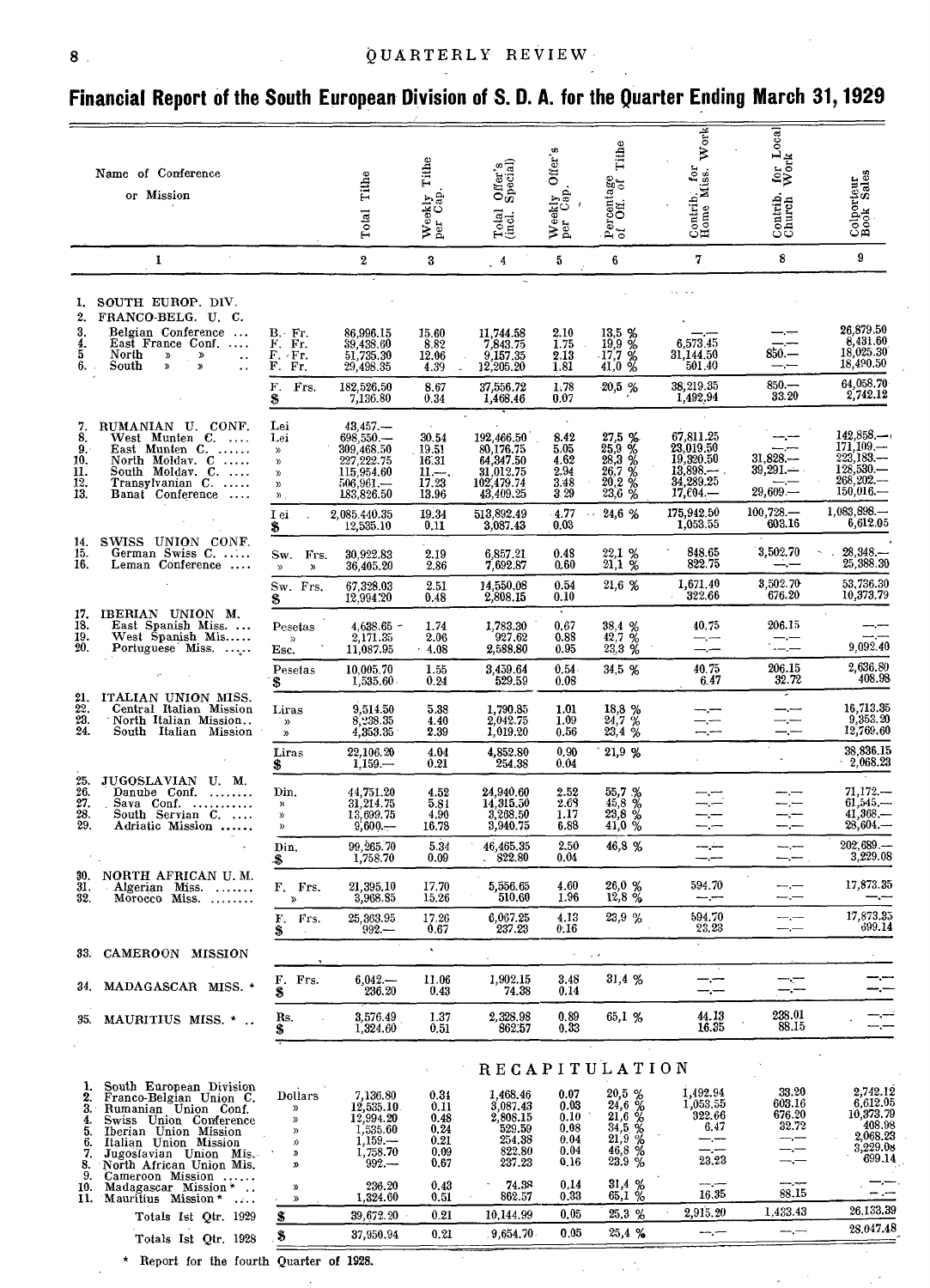#### QUARTERLY REVIEW 9

## **Specification of Mission Offerings (Column No. 4)**

|                                                             |                                                                                                                             |                                                                  |                                                          |                                     |                                                |                                                |                                   | Special Offer.                                          |                                     |
|-------------------------------------------------------------|-----------------------------------------------------------------------------------------------------------------------------|------------------------------------------------------------------|----------------------------------------------------------|-------------------------------------|------------------------------------------------|------------------------------------------------|-----------------------------------|---------------------------------------------------------|-------------------------------------|
|                                                             | $\begin{array}{cc}\n\dot{\cdot} & \text{of } \\ \n\text{School} & \text{Off's} \\ \n\text{13th} & \text{Sab.}\n\end{array}$ | Off.                                                             |                                                          |                                     |                                                |                                                | ΟĨΙ.                              | $\approx$                                               |                                     |
|                                                             |                                                                                                                             |                                                                  | $\ddot{\rm o}$                                           | Ing.                                | δÏ.                                            | $\overline{\rm on}$                            |                                   | Week                                                    | Coll.                               |
|                                                             |                                                                                                                             | Sabbat                                                           |                                                          |                                     |                                                |                                                | Den.                              |                                                         | ø<br>≏                              |
|                                                             | Sab.<br>(exc.                                                                                                               | 13th                                                             | Weekly                                                   | Harvest                             | Annual                                         | Miscollan                                      | Solf                              | Big<br>ৼ                                                | ≻                                   |
|                                                             | 10                                                                                                                          | 11                                                               | $12\,$                                                   | 13                                  | 14                                             | 15                                             | 16                                | 17                                                      | 18                                  |
|                                                             |                                                                                                                             |                                                                  |                                                          |                                     |                                                |                                                |                                   |                                                         |                                     |
| 1.<br>2.                                                    |                                                                                                                             |                                                                  | 287.45                                                   |                                     |                                                | $475 -$                                        |                                   |                                                         |                                     |
| 3.<br>$\frac{4}{5}$ .                                       | $\substack{8,976.02\\4,491.20}$<br>5,433.10                                                                                 | $\begin{array}{c} 2,006.11 \\ 3,069.90 \end{array}$<br>2,493.25  | 122.65                                                   | $110 -$<br>$317-$                   | 844.                                           | $50 -$                                         |                                   | $\begin{array}{c} 25 \ \text{--} \\ 118.95 \end{array}$ |                                     |
| 6.                                                          | 5,295.45                                                                                                                    | 1,163.55                                                         | $\frac{45. -}{100. -}$                                   | 4,829.50                            | 239.                                           |                                                | 458.75<br>458.75                  |                                                         |                                     |
|                                                             | 21,601.70<br>844.63                                                                                                         | $8,153.05$<br>318.78                                             | 472.02<br>18.45                                          | 5,256.50<br>205.53                  | $\begin{array}{r} 1,083- \\ 42.34 \end{array}$ | $\begin{array}{c} 387.75 \\ 15.16 \end{array}$ | 17.94                             | $\begin{array}{c} 143.95 \\ 5.63 \end{array}$           | $ -$                                |
| $\begin{smallmatrix}7\\8\end{smallmatrix}$                  | 112,256.50                                                                                                                  | 42,061.50                                                        | 13,303.50                                                | $5,980-$                            | $16,325-$                                      |                                                |                                   | $2,400, -$                                              | $140-$                              |
| 9.<br>10.                                                   | $\frac{51,635.25}{41.694}$                                                                                                  | 16,896.25<br>$13,611-5,789.75$                                   | 6,567.75<br>3,451.50                                     | $1,440$ .<br>$5,189-$               | $1,100-$<br>$262-$                             | 44750<br>$140 -$                               | —.—                               | $1,620. -$                                              | 470.—                               |
| 11.<br>$\frac{12}{13}$                                      | $21,561-$<br>62,299                                                                                                         | 18,514.25                                                        | $^{961}_{5,319.49}$                                      | 996.<br>$12,547-$                   | $1,345-$<br>$1,149-$                           | $300 -$<br>$1,939-$                            | سرحت<br>$258. -$                  | $60$ .<br>$454-$                                        |                                     |
|                                                             | 24,745.50<br>314, 191.25                                                                                                    | 9,986.75<br>106,859.50                                           | 2,489                                                    | $2,011-$<br>28,163                  | $472 -$<br>20,653                              | 2,826.50                                       | سيتسد<br>$258-$                   | $3,705-$<br>8,239                                       | -----<br>$106. -$                   |
| 14.                                                         | 1,887.83                                                                                                                    | 641.19                                                           | $\overset{5}{2}2,092.24 \ \ \ \ \ \ 192.86$              | 169.16                              | 124.57                                         | 16.94                                          | 1.54                              | 49.69                                                   | 3.65                                |
| $\frac{15}{16}$                                             | 4.235.86<br>4,925.42                                                                                                        | 1,736.15<br>2,012.80                                             | $\substack{885.20 \\ 279.35}$                            | 302.25                              | $25 -$                                         |                                                | —— <u>——</u><br>--.---            | --.--                                                   | 148.05                              |
|                                                             | 9,161.28<br>1,768.13                                                                                                        | 3,748.95<br>723.55                                               | 1,164.55<br>224.75                                       | $\underset{58.33}{\textbf{302.25}}$ | $25 -$<br>4.82                                 | کنر ک<br>—,—                                   | --------                          | ---<br>--.---                                           | $\underset{28.57}{\textbf{148.05}}$ |
| 17.<br>18.                                                  | 1,202.70                                                                                                                    | 498.75<br>207.65                                                 | 40.75                                                    | 36.10                               | $5 -$                                          | $\mathbb{R}$                                   |                                   |                                                         |                                     |
| $\frac{19}{20}$ .                                           | 511.37<br>1,886.20                                                                                                          | 702.60                                                           | 105.10                                                   | 103.50<br>سپس سب                    | –.—                                            | —.—                                            |                                   | --<br>—,—                                               |                                     |
|                                                             | 2,259.04<br>346.30                                                                                                          | $\begin{array}{c} 910.15 \\ 138.73 \end{array}$                  | $\substack{145.85 \\ 22.30}$                             | 139.60<br>21.47                     | 5.<br>0.79                                     |                                                |                                   |                                                         |                                     |
| $\frac{21}{22}$<br>$\frac{22}{23}$<br>$24$                  | 1,348.35                                                                                                                    | 390.30                                                           | 4.20<br>183.70                                           |                                     |                                                | $\sim$<br>$48 -$<br>94.50                      |                                   |                                                         |                                     |
|                                                             | 1,395.65<br>783.55                                                                                                          | 368.90<br>215.15                                                 | 3.50                                                     |                                     |                                                | $17 -$                                         | ---.---                           |                                                         |                                     |
|                                                             | $\begin{array}{c} 3{,}527{,}55 \\ 184.94 \end{array}$                                                                       | 974.35<br>51.05                                                  | 191.40<br>10.03                                          | ----                                | ---                                            | $\begin{array}{c} 159.50 \\ 8.36 \end{array}$  | نسرست<br>-- -                     | مسرسة<br>---                                            |                                     |
| $\frac{25}{26}$ .<br>$\frac{25}{28}$ .<br>$\frac{28}{29}$ . | 7,812,45                                                                                                                    | $951 -$                                                          | 613.25<br>214.10                                         | 14,835,90<br>$8,119-$               | $728-$<br>$881 -$                              |                                                |                                   | -- -                                                    |                                     |
|                                                             | 4,460.45<br>1,440.15<br>$931 -$                                                                                             | 640.95<br>493.60<br>$350 -$                                      | 310.25<br>$134 -$                                        | $^{906}_{1,763.75}$                 | 118.50<br>762.—                                | –.—<br>-.--                                    | —,—                               |                                                         |                                     |
|                                                             | 14,644.05<br>259.46                                                                                                         | 2,435.55<br>43.11                                                | 1,271.60<br>22.51                                        | 25,624.65<br>453.66                 | 2,489.50<br>44.06                              |                                                | ---.----                          |                                                         |                                     |
| 30.<br>31.                                                  | 1,690.70                                                                                                                    | 406.55                                                           |                                                          | 2,553.90                            | 905.50                                         |                                                |                                   |                                                         |                                     |
| 32.                                                         | 315.05                                                                                                                      | 195.55<br>602.10                                                 | $\epsilon$                                               | 2,553.90                            | --<br>905.50                                   | ۳.,<br>للمسركت                                 |                                   | $-\cdot$                                                |                                     |
|                                                             | $\begin{array}{c} 2.005.75 \\ 78.42 \end{array}$                                                                            | 23.55                                                            | $-$ , $-$                                                | 99.85                               | 35.41                                          |                                                |                                   |                                                         |                                     |
| 33.                                                         |                                                                                                                             |                                                                  |                                                          |                                     | 1,372.70                                       |                                                |                                   |                                                         |                                     |
| 34.                                                         | 432.85<br>16.92                                                                                                             | 96.60<br>3.78                                                    | --.---                                                   | $-,-$                               | 53.68                                          |                                                |                                   |                                                         |                                     |
| 35.                                                         | 238.65<br>88.39                                                                                                             | 79.32<br>29.37                                                   | —,—<br>مسمرد                                             | $1,572-$<br>582.22                  | 434.01<br>160.74                               | $\overline{\stackrel{5}{1.85}}$                | --<br>—,—                         | — <del>—</del>                                          |                                     |
|                                                             |                                                                                                                             |                                                                  |                                                          |                                     | <b>RECAPITULATION</b>                          |                                                |                                   |                                                         |                                     |
| 1.                                                          |                                                                                                                             |                                                                  | 18.45                                                    | 205.53                              |                                                | 15.16                                          |                                   | 5.63                                                    |                                     |
| $\frac{2}{3}$                                               | $844.63$<br>1,887.83<br>1,768.13                                                                                            | $\begin{array}{c} \n 318.78 \\  641.19 \\  723.55\n \end{array}$ | $\begin{array}{r} 192.86 \\ 224.75 \\ 22.30 \end{array}$ | 169.16<br>58.33                     | $\substack{42.34\\124.57}$<br>4.82             | 16.94                                          | $\underset{1.54}{\textbf{17.94}}$ | 49.69                                                   | 3.65<br>28.57                       |
|                                                             | 346.30<br>184.94                                                                                                            | 138.73<br>51.05                                                  | 10.03                                                    | 21.47                               | 0.79<br>مسر مستعد                              | 8.36                                           |                                   | ---<br>— <u>, — ,</u>                                   |                                     |
| $\frac{4}{5}$ , $\frac{6}{7}$ , $\frac{7}{8}$ ,             | 259.46<br>78.42                                                                                                             | 43.11<br>23.55                                                   | 22.51<br>—. <del>—</del>                                 | 453.66<br>99.85                     | 44.06<br>35.41                                 | --.--                                          |                                   | — ,—                                                    |                                     |
| 10.                                                         | 16.92                                                                                                                       | 378                                                              | anan jawan                                               |                                     | 53.68                                          | ----                                           |                                   |                                                         |                                     |
| 11.                                                         | 88,39                                                                                                                       | 29.37<br>1,973.11                                                | —.—<br>490.90                                            | 582.22<br>1,590.22                  | 160.74<br>466.41                               | 1.85<br>42.31                                  | ----,----<br>19.48                | 55.32                                                   | 32.22                               |
|                                                             | 5,475.02<br>5,014.95                                                                                                        | 1,719.36                                                         | 420.92                                                   | 1,456.85                            | 638.68                                         | 228.43<br>$\overline{\phantom{a}}$             | 24.48                             | 151.03                                                  |                                     |
|                                                             |                                                                                                                             |                                                                  |                                                          |                                     |                                                |                                                |                                   |                                                         |                                     |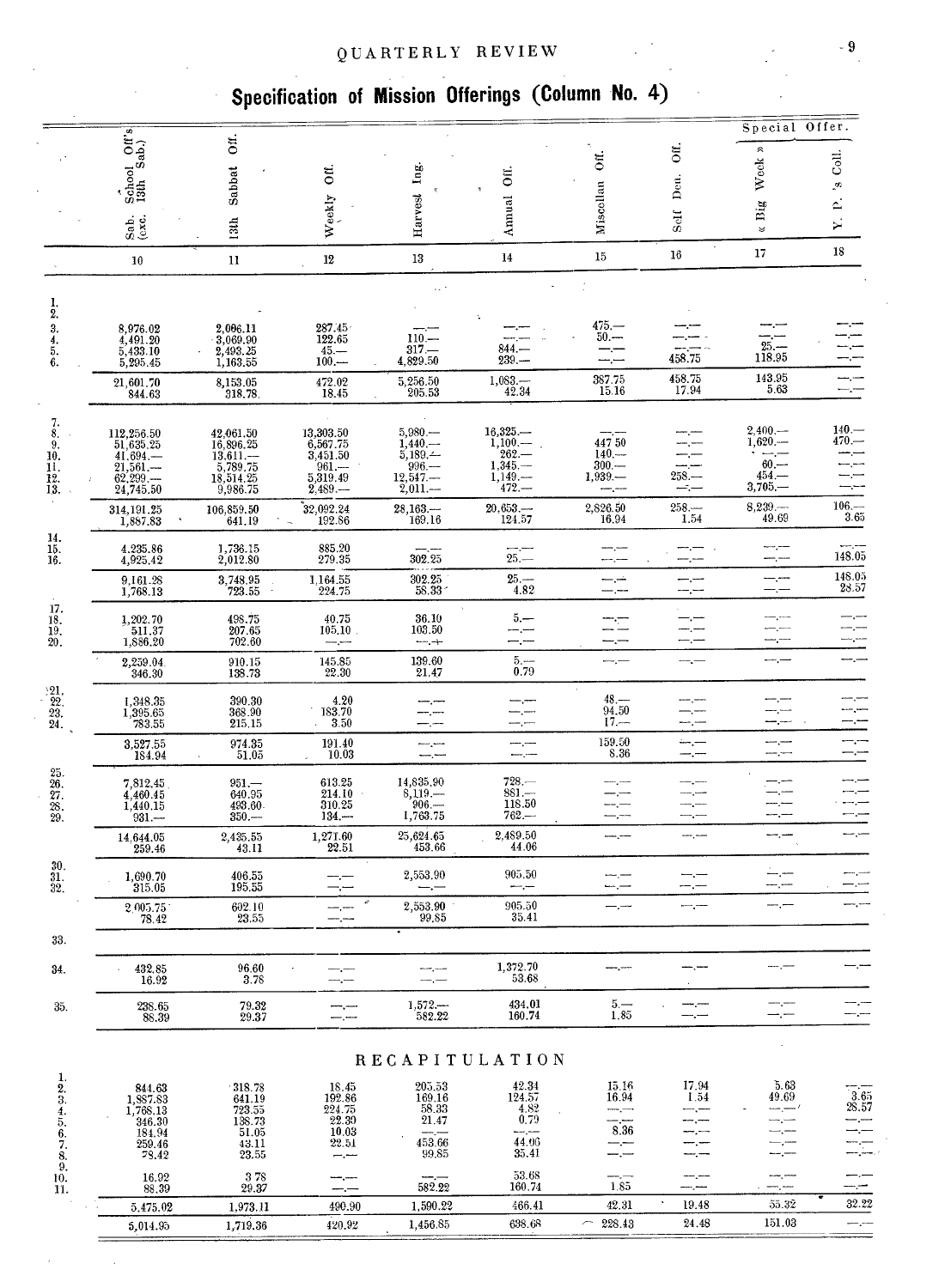#### Report of the Home Missionary Department of the South European Division

FIRST QUARTER 1929.

|                                                                                                                                                                                                                                                                                                                          | Franco-Belgian<br>U. C                                                               | $\lim_{\mathbf{U}\in\mathbf{C}}\min_{\mathbf{U}}% \mathbf{U}(\mathbf{U})\equiv\lim_{\mathbf{U}\in\mathbf{C}}\mathbf{U}(\mathbf{U})\equiv\mathbf{U}(\mathbf{U})\equiv\mathbf{U}(\mathbf{U})\equiv\mathbf{U}(\mathbf{U})\equiv\mathbf{U}(\mathbf{U})\equiv\mathbf{U}(\mathbf{U})\equiv\mathbf{U}(\mathbf{U})\equiv\mathbf{U}(\mathbf{U})\equiv\mathbf{U}(\mathbf{U})\equiv\mathbf{U}(\mathbf{U})\equiv\mathbf{U}(\mathbf{U})\equiv\mathbf{U}(\mathbf{$<br>œ | Swiss                                                                         | ≍<br><b>Iberian</b>                                                               | ≍<br>₽<br>Italian                                                           | Jugoslavian<br>U. M.                                                            | African<br>sion<br>North<br>Mi                                       | auritius<br>Ission<br>ΞĒ                                         | Ë                                                                                                |
|--------------------------------------------------------------------------------------------------------------------------------------------------------------------------------------------------------------------------------------------------------------------------------------------------------------------------|--------------------------------------------------------------------------------------|-----------------------------------------------------------------------------------------------------------------------------------------------------------------------------------------------------------------------------------------------------------------------------------------------------------------------------------------------------------------------------------------------------------------------------------------------------------|-------------------------------------------------------------------------------|-----------------------------------------------------------------------------------|-----------------------------------------------------------------------------|---------------------------------------------------------------------------------|----------------------------------------------------------------------|------------------------------------------------------------------|--------------------------------------------------------------------------------------------------|
| No. of Churches and Companies<br>2.<br>Total number of Church-members<br>3.<br>Number of Persons Reporting<br>4.<br>Percentage of Members Reporting<br>5<br>Numb. doing Bible or Gospel Mtg. Work<br>6.<br>No. engaged in Medical Mission. Work<br>No. engaged in Literature Work                                        | 57<br>1611<br>537<br>33.3<br>126<br>50<br>125                                        | 299<br>8258<br>5694<br>68.9<br>2086<br>2643.<br>1346                                                                                                                                                                                                                                                                                                                                                                                                      | 49<br>2027<br>671<br>33.1<br>273<br>3<br>186                                  | 16<br>486<br>100<br>20.6                                                          | 22<br>434<br>383<br>88.2                                                    | 80<br>1431<br>952<br>66.5<br>873<br>435<br>849                                  | -6<br>124<br>54<br>43.5<br>33<br>13<br>59                            | 201<br>184<br>91.5<br>83<br>42                                   | 535<br>14572<br>8575<br>58.8<br>3474<br>3144<br>2607                                             |
| REPORT OF MISSIONARY WORK:<br>Bible Readings<br>No. of Persons taken to Services<br>Hours of Christian Help Work<br>Treatments Given<br>Periodicals distributed<br>Tracts distributed<br>New subscriptions to periodicals<br>Books distributed<br>Missionary Letters Written<br>Missionary Letters Received<br>Souls Won | 2223<br>1536<br>156<br>983<br>588<br>14205<br>3391<br>182<br>352<br>557<br>273<br>10 | 42339<br>47739<br>10867<br>31419<br>4344<br>6347<br>4600<br>320<br>1715<br>1467<br>916<br>496                                                                                                                                                                                                                                                                                                                                                             | 2191<br>855<br>163<br>1196<br>284<br>14239<br>841<br>-58<br>246<br>516<br>245 | 332<br>271<br>39<br>361<br>167<br>£05<br>1091<br>$\mathbf{2}$<br>169<br>107<br>76 | 1503<br>1813<br>137<br>383<br>177<br>1374<br>311<br>16<br>273<br>332<br>193 | 11999<br>10678<br>925<br>3110<br>671<br>8844<br>680<br>---<br>447<br>295<br>227 | 888<br>406<br>65<br>29<br>1374<br>352<br>$\frac{25}{37}$<br>54<br>31 | 423<br>1248<br>44<br>261<br>79<br>401<br>92<br>$-20$<br>59<br>32 | 61898<br>64546<br>12396<br>37721<br>6339<br>47389<br>11358<br>623<br>3298<br>3360<br>1969<br>506 |

#### The Home Missionary and Missionary Volunteer Reports

FIRST QUARTER 1929

A GLANCE at the two summaries covering the home ,missionary and Misionary Volunteer activities presented in this issue of our  $\epsilon$  Quarterly Review, » reveal some very encouraging facts concerning the faithful missionary efforts put forth by both young and old.

The missionary report shows that 8575 or 58.8  $\frac{9}{10}$ of our entire membership in the division reported, a figure considerably in advance of former percentages when Europe was still one division. Mauritius takes first place, with 91.5  $\frac{0}{10}$  of her entire membership reporting. Italy comes second, with 88.2  $\frac{0}{10}$ , and Rumania is third, with 68.9  $\frac{6}{10}$ .

Considering the various items of missionary work, it will be noticed that 3474 members were reported as taking part in Bible and gospel meeting work ; 3144 in medical missionary work, and 2607 in literature work. As a result of the various lines of activity in which our members have been engaged during the first three months of the year, 506 new souls are reported as won for the Master.

On looking at the Missionary Volunteer report, one discovers that the suggestive membership goal of  $4000$ , to be reached before the end of  $1929$ ,  $-$  set at the Winter, Council in Gland, in January, — has already been attained during the first quarter of the year. We are therefore working and planning to have an army of 4500 Missionary Volunteers enrolled-in our organized Missionary. Volunteer Movement before the year- closes.

Italy holds the record in percentage of reporting Missionary Volunteers, with 86.5  $\frac{1}{10}$ . The Iberian Union - comes next, with 76.7  $\frac{9}{90}$ , and Mauritius third, with 74.5  $\frac{1}{6}$ . Truly, the Lord has crowned the efforts of our dear young people -with success, as 95 precious

souls are reported as having been won through their

missionary endeavors during the quarter. We firmly believe that we shall experience a healthy and steady growth in the activities carried on by our church members throughout the division, and by our rapidly growing army of Missionary Volunteers, resulting in a rich harvest of precious souls. Watch the reports from quarter to quarter !

> STEEN RASMUSSEN, *Secretary, H. M. and M. V. Departments.*

## Every Church-Member a Missionary

a For the Son of man is as a man taking a far journey, who left his house, and gave authority to his servants, and to every man his work, and commanded the porter to watch. » Mark 13: 34.

**T** HE Master clearly outlines in this Scripture that every man has been given his special work to perform. The proclamation of God's last warning message to all the world rests with Seventhday Adventists. This responsibility, however, has not only' been placed upon ministers, Bible workers, colporteurs, and workers generally, but every individual member of the church is included in God's plan of sharing the burden of saving perishing souls, for we read in *i estimonies for the Charch*, Vol. IX, *p. 117* : a she work of God in this car.h can never. be finished until the men and women comprizing our church membership rally to the work and unite their efforts with those of ministers and church officers, »

Therefore, if the work of God in this earth cannever be finished until the church-members rally to . it, the responsibility of delaying the finishing of it rests to a large extent upon them. We believe, however, that the time is fast approaching when every church-member will stand in his place doing his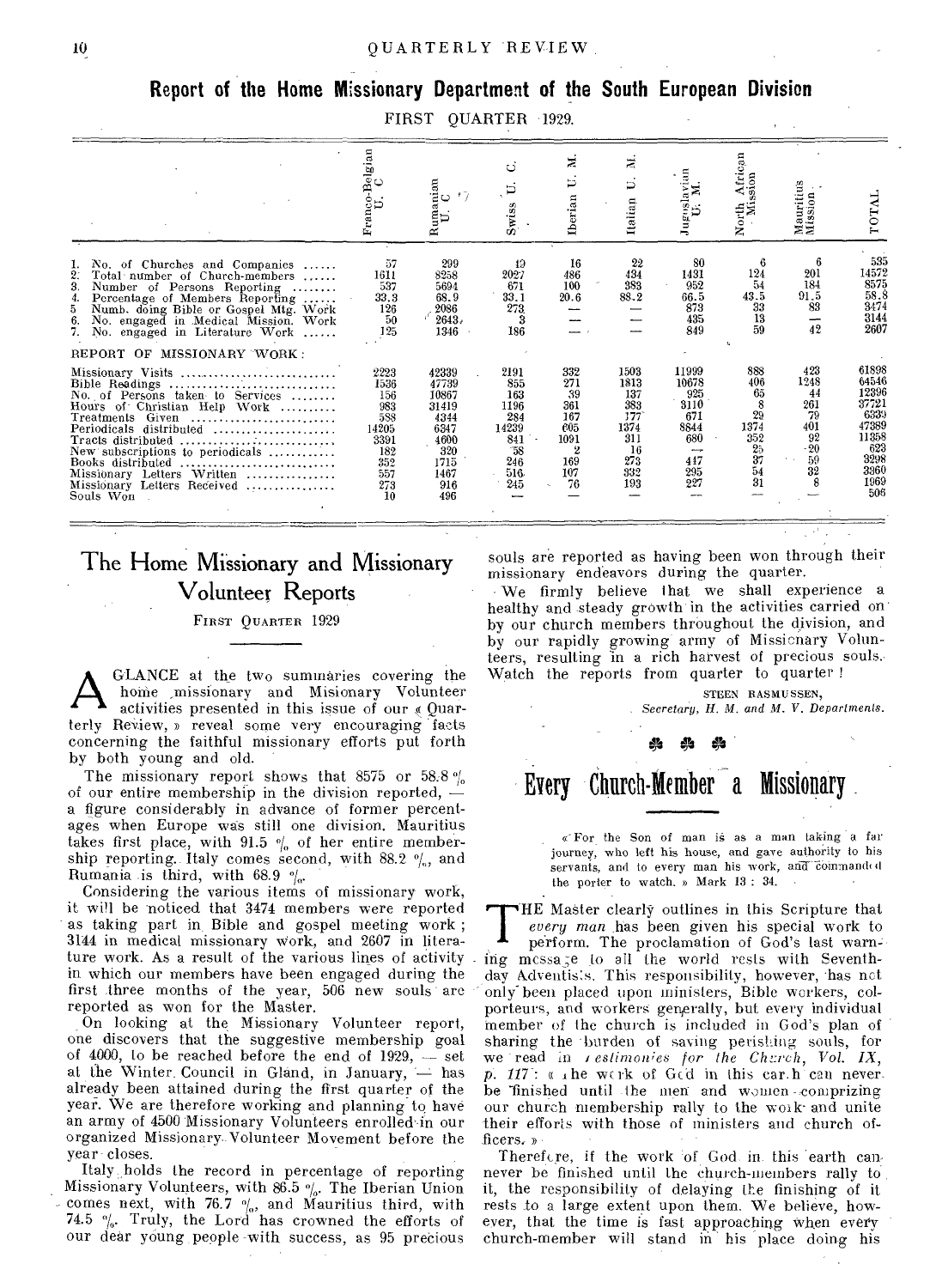### **Report of the Missionary Volunteer Department of the South European Division**

| $\rm FIRST$ | <b>OUARTER</b> | 1929. |
|-------------|----------------|-------|
|-------------|----------------|-------|

|                                                                                                                                                                                                                                                                                    | Franco-Belgi<br>U. C                                                    | $\begin{array}{c} \text{tuma} \\ \text{U.} \end{array} \begin{array}{c} \text{C} \end{array}$<br>≃ | ت<br>$Sw$ <sub>188</sub>                                        | Ξ<br>Þ<br>Iberian                              | ż<br>Þ<br>Italian<br>$\epsilon$                                           | Jugoslaviau | ÀÈ<br>ssion<br>š<br>North | ssion<br>auriti<br>ΞΞ                                       | LOTAI                                                                              |
|------------------------------------------------------------------------------------------------------------------------------------------------------------------------------------------------------------------------------------------------------------------------------------|-------------------------------------------------------------------------|----------------------------------------------------------------------------------------------------|-----------------------------------------------------------------|------------------------------------------------|---------------------------------------------------------------------------|-------------|---------------------------|-------------------------------------------------------------|------------------------------------------------------------------------------------|
| Number of Societies<br>Total Membership of Societies<br>2.<br>3.<br>Members reporting<br>Percentage of Members Reporting<br>4.<br>No. observing Morning Watch<br>5.<br>No. reading Bible through<br>6.<br>7.<br>taking Reading Course<br>No.<br>No. taking St. of Attainment<br>8. | $-24$<br>428<br>200<br>46.8<br>196<br>$\frac{53}{26}$<br>11             | 115<br>2293<br>703<br>30.7<br>977<br>188<br>170<br>127                                             | 25<br>552<br>180<br>32.6<br>96<br>55                            | 3<br>43<br>33<br>76.7<br>40<br>24<br>19        | 12<br>134<br>116<br>86.5<br>95<br>20<br>25                                | 23<br>595   |                           | 5<br>$\frac{51}{38}$<br>74.5<br>50<br>10                    | 207<br>4096<br>1270<br>31.0<br>1454<br>350<br>244<br>138                           |
| MISSIONARY WORK:<br>REPORT OF                                                                                                                                                                                                                                                      |                                                                         |                                                                                                    |                                                                 |                                                |                                                                           |             |                           |                                                             |                                                                                    |
| Missionary and Sick Visits<br>Hours of Christian Help Work<br>Treatments Given<br>Papers and Mags. distributed<br>Books distributed $\ldots, \ldots, \ldots, \ldots, \ldots, \ldots$<br>Tracts distributed<br>Letters Written<br>Letters Received<br>Won<br><b>Souls</b>           | 485<br>391<br>381<br>202<br>55<br>4796<br>137<br>1686<br>214<br>91<br>9 | 9532<br>7628<br>7408<br>1226<br>55<br>1807<br>730<br>1216<br>474<br>301<br>85                      | 371<br>127<br>253<br>18<br>14<br>3043<br>38<br>293<br>232<br>65 | 69<br>61<br>50<br>152<br>26<br>423<br>44<br>37 | 829<br>718<br>130<br>24<br>$\overline{2}$<br>654<br>66<br>81<br>124<br>96 |             |                           | 116<br>435<br>96<br>47<br>11<br>119<br>26<br>38<br>52<br>27 | 11402<br>9360<br>8318<br>1523<br>138<br>10571<br>1023<br>3737<br>1140<br>617<br>95 |

appointed work, being. a living, working agent to impart light to those who are in darkness. The church of God is not organized for *churchgoers ;* it is organized for *church workes.* 

To those of us who are ministers, very clear instruction has come regarding our attitude toward the members of newly-organized churches, or new members added to already existing companies of believers. We read : « Just as soon as a church is organized, let the minister set the members at work. They will need to be taught how to labor successfully. Let the minister devote more of his time to educating than to preaching. Let him teach the people how to give to others the knowledge they have received. » — *Testimonies, Vol. VIII, p. 21.* .And further : « These who have the spiritual oversight of the church should de- - vise ways and means by which an opportunity may be given *every member of the church* to act some part in God's work. » *Id., Vol. IX, p. 116.* 

This is the way Christ worked. He enlisted the service of every convert he met. When the demoniac was healed, Jesus said to him : « Go home to thy friends and tell them how great things the Lord bath done for thee, and hath had compassion on thee. » 1 he record tells us : « He departed and began to pub:ish in Decapolis how great things Jesus had done for him ; and all men did marvel. » Mark 5 : 19, 20. When Jesus again returned to that city the people were anxiously awaiting him.

There are three things necessary to keep the human body in good condition, — air, food, and exercise. There are also three things necessary to the full development of the spiritual  $\bar{h}$ fe,  $-$  prayer, Bible study, and missionary work. If a Christian neglects, and finally abandons prayer and Bible study, spiritual death will follow.. A weak spiritual life may be maintained without missionary work being done, but it will be a mere, feeble existence. Spiritual exercise, or work for other souls, is required to develop deep spirituality and to make a Christian a power for good.

God's admonition to church-members reads : « There

are ways in which *all* may do personal service for God. Some can write a letter to a far-off friend, or send a paper to one who is inquiring for truth. Others can give counsel to those who are in difficulty. Those who know how to treat the sick can help in this line. Others who have the necessary qualifications can give Bible readings or conduct Bible classes. »  $\widetilde{Id}$ ., Vol, VI, p.  $43\widetilde{2}$ . « Not all can fill the same place, but *for all* there is a place and work. » — *Id., Vol. VIII, p.* 16.

The very simplest mode of work should be devised and set into operation among the churches. « The best help ministers can give the members of our churches is... planning work for them. Give each one something to do for others, and let all be taught how to work. Especially should those who have newly come to the faith be educated to become laborers together with God.... Let some help the people to learn how to give Bible readings and to conduct coltage meetings. Let others bear the burden of teaching the people how to give treatments to the sick. Still others may labor in the interest of our periodical and book work. » — *Id., Vol. IX, pp,* 82, *83.* 

The leaders in God's cause are compared to officers and generals of an army, and as wise generals we are « to lay plans for advance moves all along the line and to give special study to the work that can be done by the laity for their friends and neighbors.  $\nu$ *— Id.,* p. *116.* 

The Spirit of God is given to us as workers and to our church-members for service. As the ministry and the lay-members go forth at God's bidding, the Holy Spirit comes to give efficiency and power ; for we read that « When the churches become living, working churches, then the Holy Spirit will be given in answer to their sincere requests. Then the windows of heaven will be opened for the showers of the latter rain. » — *Review and Herald, 1890.* 

God grant that this idea of every church-member a missionary, this plan of personal effort by every child of God, may be pressed home upon the hearts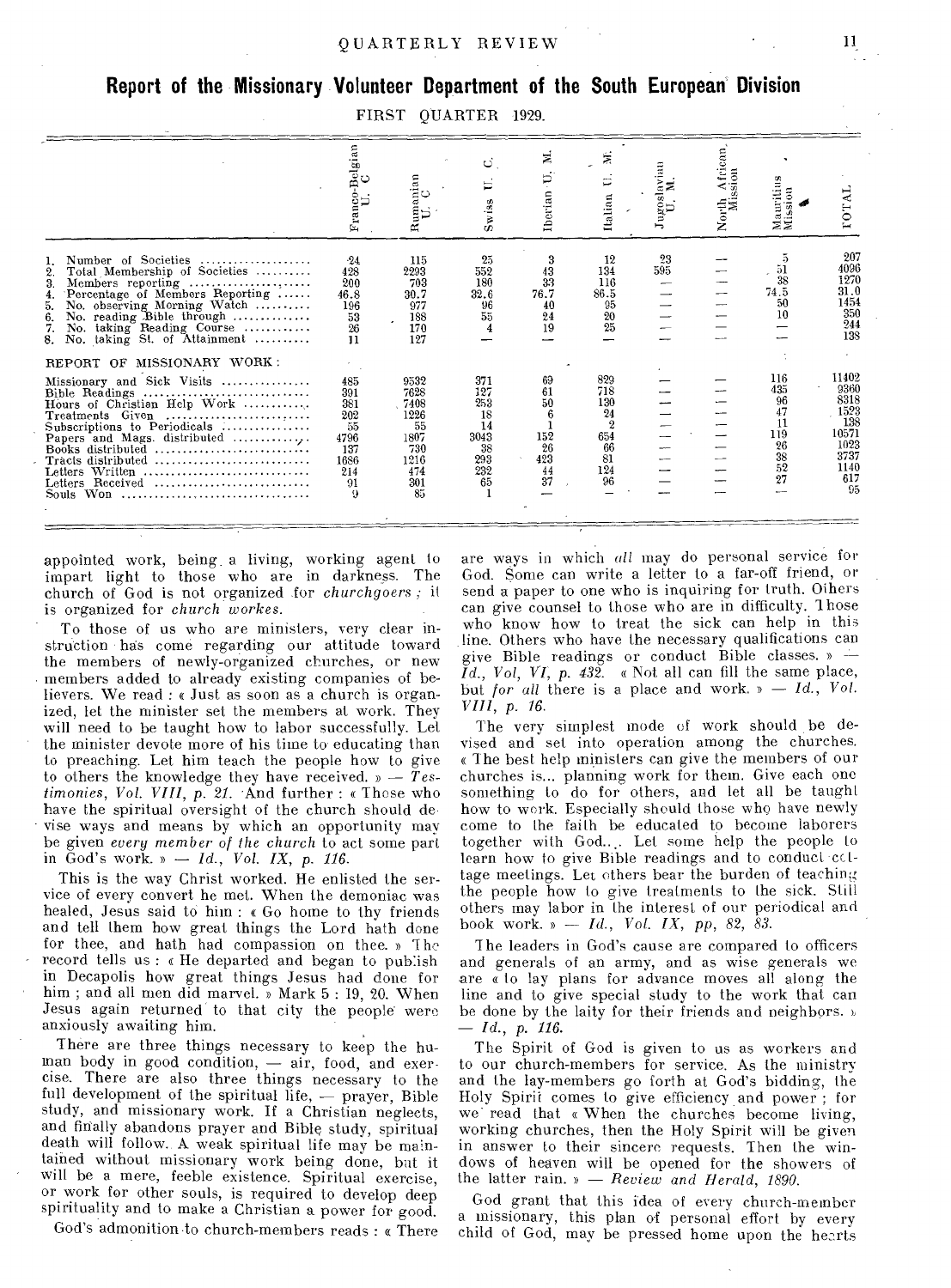of the shepherds of the flock, and upon our people. Then every member will have a live experience to relate of what God has done for him, or for others through him. May we have discernment also to train our church-members to toil for the Master in a way that will bring many to a saving knowledge of the truth for this time.

STEEN RASMUSSEN.

### \* \* \* Comments on the Statistical Report

**T** HIS is the first statistical report of the South European Division,  $-$  excepting, however, the one published in the last number of the Eurepean Division « Quarterly Review, » where the 1928 annual reports for the four newly-organized European Divisions were given.

Our division began to function January 1, 1929. The membership then was 14,644. Owing to some readjustments in several fields, and also to the transfer of nine families and five single workers from Berne to the Northern and Central European Divisions, we have to record a loss of thirty members for the three months under review, instead of a net gain.

We will refrain on this occasion from making many comparisons, in view of the fact that nct only the division itself has been recently organized, but also — with few exceptions — the union conferences and missions throughout the field. Now that the workers and members are becoming; better acquainted, we shall hope for more cheering results, and for richer blessings accruing from their united. efforts in the service of our Lord and Saviour.

Over 181 million people live within the territory of our division, where we now have 14,614 members in 530 churches. Our evangelical workers, not including the 236 colporteurs, number at present 295. To share our spiritual riches in Christ Jesus with the millions in this division, and to proclaim to them the last warning message, we — Workers and lay members — should be ten where we now are but one.

We hope that the changes appearing in the arrangement of the columns will meet the approval of our readers. It will be noticed that for the first time not only the weekly mission offerings per capita is given, but also the average per capita of the tithe receipts. Some readers will, we believe, welcome the new columns giving the total offerings and the percentage relation of the offerings to the tithe in each local field and union.

#### E. Bonn.

Not a sorrow, not a burden, not a bereavement, not a disappointment, not a care, not a groan or tear, but has its antidote in God's rich and inexhaustible resources. — *George C. Lorimer.* 

ക

« The only conclusive evidence of a man's sincerity is that he give himself for a principle. Words, money, all things else are comparatively easy to give away ; but when a man makes a gift of his daily life and practice, it is plain that the truth whatever it may be, has taken possession of him. » — *Lowell.* 

### The Franco-Belgian Union

HIS union was organized in Paris September 13, 1928, in harmony with the recommendations

**T** of the Darmstadt meeting. Twenty-eight delegates from the various conferences of the old Latin Union, elected as union president 0. Meyer, former president of the South France Conference ; and Jules Robert as union secretary-treasurer.

The four local conferences of Belgium, North France, East France, and South France make up the Franco-Belgian Union. The total membership is approximately seventeen hundred, which means one Seventh-day Adventist for every 28,235 people,  $-$  for France's population is forty million, and that of Bel- . gium eight million.

The first work in France for the spread of the message was by means of our pioneer paper, « Les Signes des Temps, » sent •from Basel, Switzerland to hundreds of addresses among the Protestants. This result= ed in the raising up of believers, and eventually two organized churches, — one in Branges (Saone et Loire), the other in La Ferratie (Tarn). From among the members of these. two churches, workers were later developed.

Our pioneer preacher in France was Elder D. T. Bourdeau. Elder Bourdeau founded the Valence church, and labored considerably in the south at Nimes, where a church was also organized. Among the early laborers in France should be mentioned J. P. Badaut and Albert Vuilleumier. These devoted workers often walked hundreds of kilometers over plains and mountains to visit the isolated companies and interested ones. Mention should also be made of the two faithful colporteurs E. P. Auger and Claude Prudent

The first districts to be entered in France were the old Protestant territories in the east, south, and south-west. Gradually the work has extended, and now we are laboring almost exclusively in Catholic centers. Large rural regions and many cities of this union have never yet been visited by the living preacher. For the past eight years now the way has been paved for evangelistic work by the student colporteurs who are visiting an ever-increasing number of cities in their summer campaigns. This student colporteur' movement was introduced by Brother J A. P. Green. His zeal and courage are still in our memory.

Lectures have been held in Paris almost continuously since 1902. We now have in this city a church of one hundred twenty-five members. At the present time evangelistic work is being carried on in Lille, Le Havre. 'Nantes, Paris, Marseilles, Bordeaux, Montpellier, Nice, Cannes and Reims, — the latter being the martyr city. Here we hone that a church will soon he organised.

Doctor Nussbaum, who is in private practice, has for several years been devoting considerable of histime to public evangelism assisted by conference workers, - Le Havre, France, being the principal city of his endeavors. In Le Havre we now have a church of from fifty to sixty members.

We have two institutions in cur union, — the Melun Publishing House, and the Collonges Training, School.

As early as the year 1902, Professor Wilkinson conducted a Bible institute in Paris in connection with a series of lectures.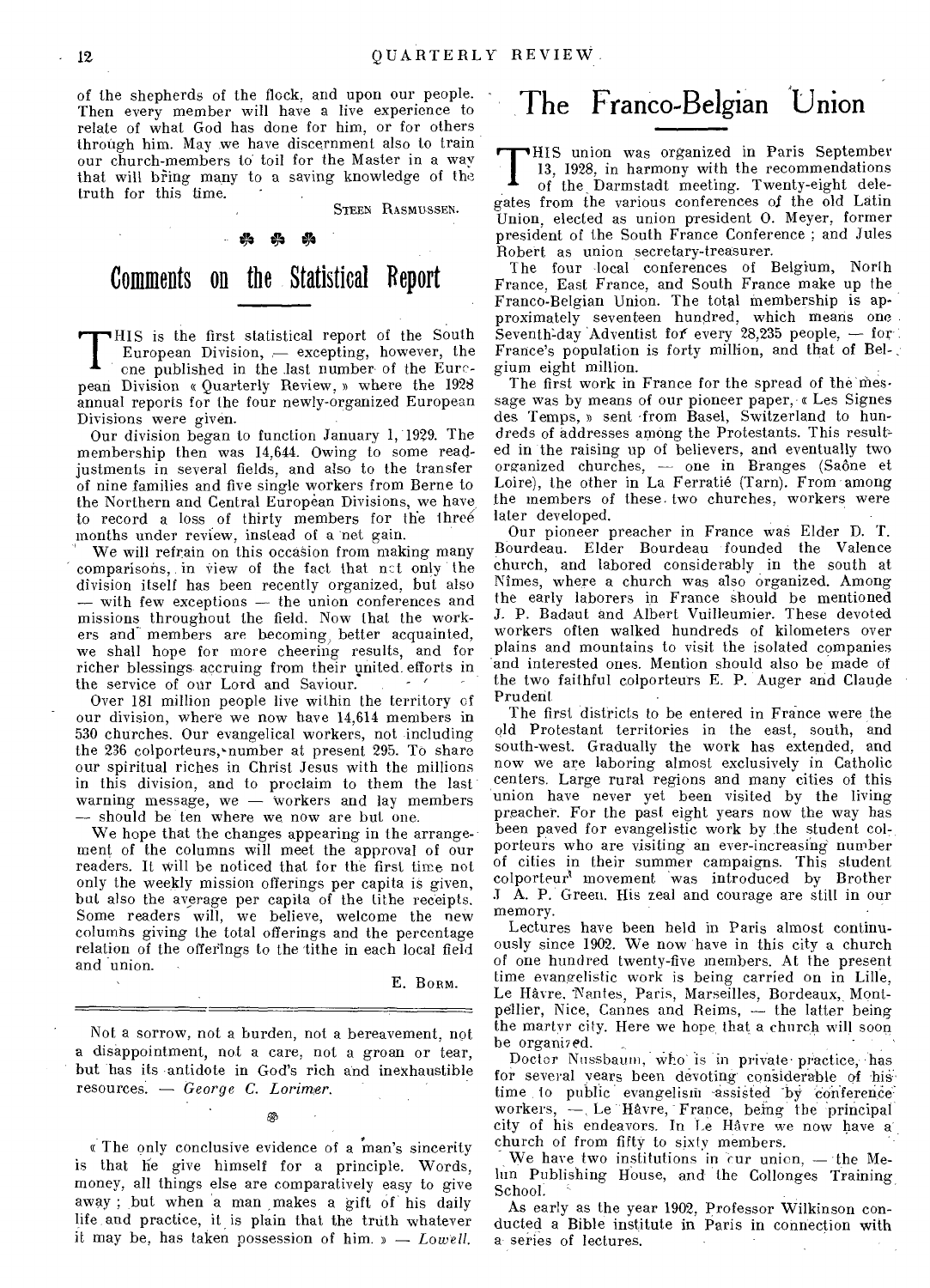Church and administration buildings have either been bought or erected in Pierreségade (1arn), Marseilles, Strasbourg, and Brussels. A building for conference and union offices and chapel will soon be under construction in Paris.

Our laborers, including Bible workers, number at present about fifty,  $-$  which means a proportion of one worker for every 960,000 people.

This union has sent out able men to the mission fields of Mauritius, Madagascar, and Central Africa. hey are : Paul Badaut, M. Raspal, R. T. E. Colthurst, J. Bureaud, E. Bénézech. Brother A. J. Girou is now n his way to Mauritius.

Belgium was first visited in 1896 by G. G. Roih, who there opened up the canvassing work. Evangelistic work was begun two years later by C. H.- Augsbourger, and continued successively by C. Grin, G. G. Roth, P. Badaut, J. Curdy, D. E. Delhove, and A. G. Girou, — Brother Girou having labored in Belgium more than ten years. This is now one of our strongest conferences, — financially and otherwise.

We feel grateful for what the Lord has done for this part of His vineyard, and as a band of workers we are marching forward filled with courage and faith toward the final triumph of the message, — not forgetting in our gratitude the help and support lent us by the brethren of the General Conference ,and the former European Division.

O. MEYER.

### The Development of our Work in Italy

**0** *Os* **0** 

/ T will be well for us to give to the brethren and sisters of the South European Division news of our work in Italy. Dante was not wrong when he described Italy as « the beautiful country where the sun shines. » In fact, besides being the country of the blue sky, it is also the land of art, of poetry, of music, and of song. Italy is indeed a favored land.

At the beginning of this year two great events took place in this country, — one a politico-religious event : the solution of the so-called « Roman Question. » by which the -Papacy obtained a temporal state of its own at Rome, called the « Citta del Vaticano ; » and the other an event which concerns us as Adventists. Since the first of January our work in Italy has been organized as a union mission with three local missions,— the North Italian Mission, with a population of 15,750,000 inhabitants and 143 members ; the Central Italian Mission, with a population of 14,750,000 and 138 members ; and the South Italian Mission with a population of about 13,000,000 and 139 members.

In spite of the great difficulties which we meet everywhere, God has abundantly blessed us. In 1928 71 members joined our church by baptism. The tithes, in spite of the poverty in which the greater number of our members find themselves, amounted to 78,350.75 lira. The offerings outside of the Harvest Ingathering amounted to 30,722.30 lira.

Because of great obstacles to be met everywhere, we had serious doubts as to the possibility of reaching the Harvest Ingathering goal which had been fixed at 30,000 lira. But happily we reached it and even surpassed it a little, the amount gathered being 30.190 lira.

Considering the difficulties encountered, we can say that God has especially blessed His work in Italy during 1928.

The colporteur goal for 1928 has been reached. The sale of books amounted to 150,462.75 lira ; but the present year promises even greater things.

At present there are 5 ordained ministers, 2 licensed ministers, and 17 missionary licentiates working in the Italian Union. What are these few workers in a field of 44 million? Today more than ever the words of our Master should reach the ears of every faithful Adventist : « The harvest truly is great but the reapers are. few. » We need more workers if the work of God is to be finished in Italy.

We have many *large* cities with a population, of from 100 to 300,000 souls who have -not yet heard the glorious message of the return of the Lord. Venice, Bologna, Catania, Messina, Padua, Livorno and many others are waiting. We have just begun the work at Rome, and in that which is called  $\kappa$  the Eternal City » we already have a group of five believers,

In the North we have the churches of Milan, Bolzano, and Merano. These last two are in the province of.Alto Adige, where until last October Brother Beer, who has now become the superintendent of the North Italian Mission, was working. The work is very promising in that part of the field. The church at Torre Pellice in the Piedmont valleys among the heroic Waldensians, was one of our first European churches. It was here that Czekowsky, first preached the message. There is also the church of Montaldo Bormida, a village of the province of Alessandria (Piedmont), where we have been able to construct a beautiful Adventist chapel., — the first and only one we have in Italy. In Trieste we have also organized a group and we are working as well in the capital of Abbazia.

In Central Italy, we have churches in Genoa, Florence, Ancona, Pisa and Gaeta. This latter place was formerly a fortress of the kingdom of the two Sicilies. Here Pope Pius IX took shelter from Nov. 25, 1848 till September 4, 1849, and here the last Bourbon king, Francis II took refuge and resisted the victorious army of Victor Emmanuel II from September 6, 1860 till February 13, 1861, The church here was organized toward the end of 1927. The members of this church have with great courage resisted all the attacks of the two political religious powers.

The work is hard and difficult in Rome, city of the Popes, because of the ecclesiastical laws that rule. But as the apostle Paul wrote to the Romans : « I am also ready to announce the gospel to you who are in Rome,  $\mathfrak{v}$   $\sim$  and we know with what happy results he did so, — thus we also have planted the standard cf the divine message in the « Eternal City, » certain that the Lord will here call out a people unto His name.

In the south we have the churches of Naples, Bari, Firmo, Rassano, two churches in the mountains of Calabria where in the past centuries, one thousand noble martyrs were massacred in blind ecclesiastical rage because they had accepted the gospel. In Puglia we also have the little church of Gravina from which have come many of the workers who now labor in Italy and also in the missions. In fertile Sicily we have the churches of Montevago, Palermo, organized the first of last September, and the little church of Floridia, Also in Reggio Calabria we have a little group of believers.

One of the characteristics of the Italian Union is that a fifth of its members are scattered throughout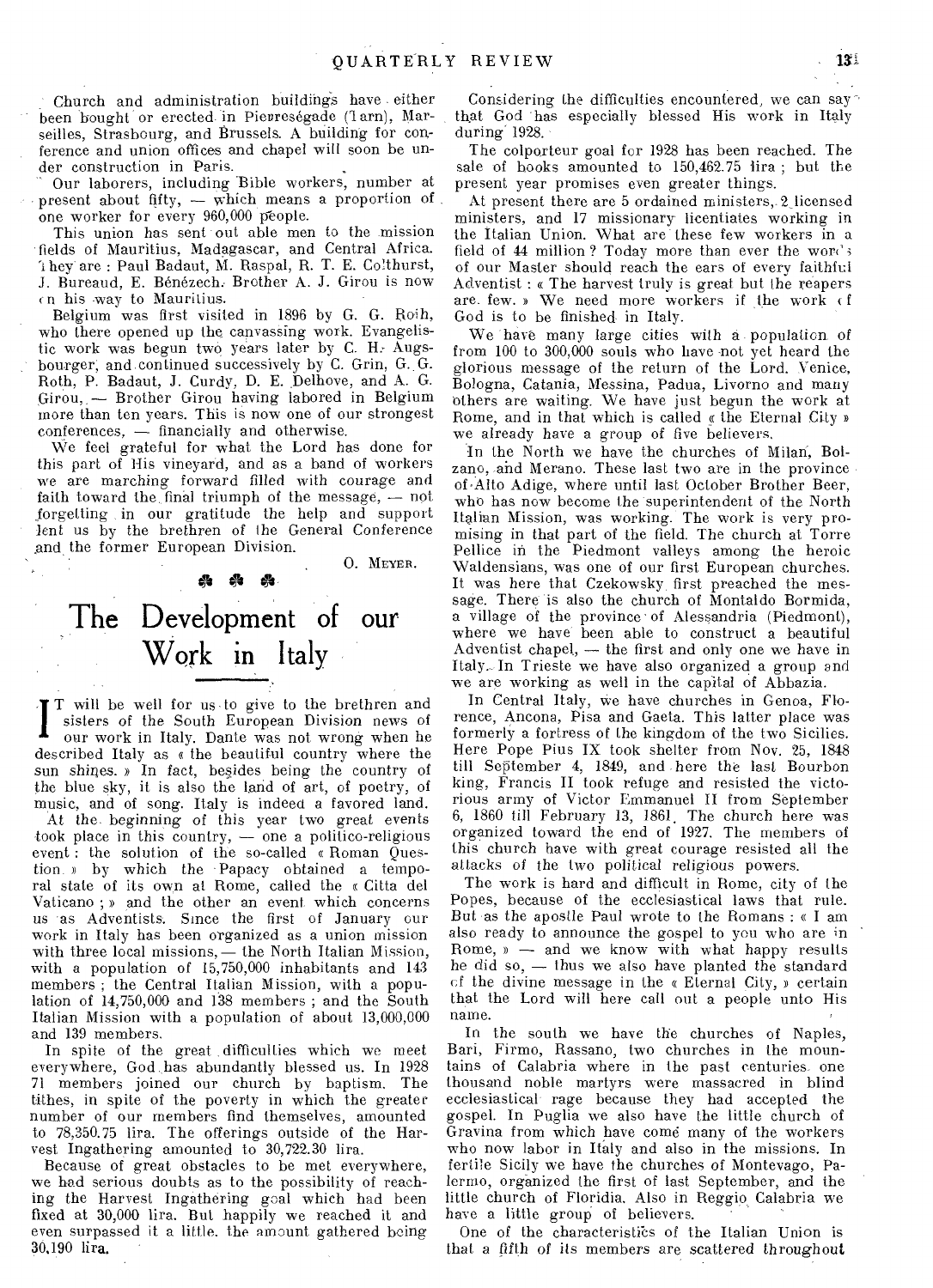the whole peninsula isolated from any church. This makes it especially difficult to visit the members often.

Although the need of laborers is constantly becoming more urgent, Italy is glad to have given some of its workers to foreign missions. Brother Sabatino and his family have been sent to Eritrea, Brother and Sister Long to Madagascar, and Brother and Sister Asiano to North Africa.

Our great joy and hope is the army of young volunteers who are being prepared at Collonges to answer the call of the Master. T he lack of funds, however, limits the number of those whom we can send to our seminary. We must pray the Lord cf the harvest for the necessary means to train more workers for this part of His vineyard.

When we consider the great task that is before us to proclaim the message to these 44 million souls, we feel the handicap of our few numbers more than ever. Sometimes discouragement arises. But it is then that we hear the words of the Lord in our ears, « Fear not, for I am with thee.... Go in this"thy might and I will save My people, a from the apostasy.

Brethren and sisters who read these lines, you who enjoy the privileges that God has given you, pray for us. Remember that we live in a country where the voice of the old serpent calls to the civil power from the height of the pulpit for the restablishment of the penalty of death for us, obdurate heretics. Your prayers will help. The Lord will hear and will give us a greater measure of His Holy Spirit, and a greater harvest of souls. This is our only desire, our supreme ambition, and for which we shall continue to pray and to struggle.

G. L. LIPPOLIS.

### ្គ<br>ស្គុ

#### Mission Life in the Cameroon

*(Concluded from page 3.)* 

Yesterday, Sabbath, we had a good service. More than a hundred persons were present. While I was talking to them, they listened, attentively ; and when I asked how many wished to serve Jesus, every hand went up. Truly the doors are wide open here in the Cameroon. All we need is workers,  $\div$  strong, consecrated young people. I hope that soon you will send us these workers. The field is waiting for the message, and we must make haste to reply to the numerous calls that are coming to us. If we do not, soon we shall be outstripped by the other denominations. The government is friendly to us, but naturally the autorities expect us to do a good and substantial work out here. May God direct everything for the advancement of His work in. the Cameroon, and may He give us wisdom to solve the many problem- that present themselves.

The number of pupils has increased to one hundred. The school building. which is also a grass hut, is filled. Very soon — when we shall have finished work on the dwelling house — we must build a larger school building, and a more substantial one.

I was telling you in my last letter how some of the native chiefs, after walking two days, had found our mission. Today there arrived at the mission a very noted chief. He had walked four days through forests and jungles to find our station. This chief is a Mohammedan, and he rules an entire Mohammedan region. He pleaded with us to go and open a school in his territory, saying that he himself would provide the money to erect the necessary buildings. All we need to do is to send them a teacher. In that section there is no mission school of any denomination, and no public school. Naturally, this is the opportune moment to respond to this appeal, but how can we ? These Mohammedan people, who are known as Haoussahs, » differ from the other blacks in that they dress according to Indian custom. I would say that they resemble more the Orientals. What a wonderful opportunity this is to « lengthen the cords » of our work here before the other denominations precede us, for all this region is as yet unentered\_by any mission society.

The work in the Cameroon is not exclusively a work of evangelism. It includes also organizing a mission station here in the bush amid all the obstacles that confront one ; building, school work, et cetera. In addition, it is necessary to make a trip at least once every three months to Yaunde, a distance of 165 kilometers, — and sometimes as far as Duala, — where one can purchase the provisions strictly necessary.

tiO tit

We do not see how the dwelling house can be completed before four months. If two rooms are ready for occupancy in two months, that will be the maximum. The hut in which we are living at present is simply honeycombed by the white ants. Inside of three months it will be inhabitable unless it is entirely rebuilt. For the time being we are having it repaired sufficiently to shelter us from the rain.

Today I set about to clean out and repair the well, for it was in a deplorable condition. The rain had washed into it all kinds of *debris* and living creatures. One of these past days when the pail was drawn up, it contained not only water, but a rat and a\_ serpent. The serpent was about a meter long, and one of the most venomous. While the workmen were tearing away the wooden planks that are used to cover the well, a huge serpent shot out. After uncovering the well, the men thought they saw another one at the bottom. Naturally, it is not very prudent to drink this water, but is is all we have. Happily we can boil and filter it, and this makes it fit to drink.

Speaking of serpents, perhaps you are aware that there is no dearth of them in the Cameroon. In this respect the Cameroon ressembles Madagascar, but with the exception that here the serpents are extremely venomous, while those of Madagascar are quite harmless. Here on the mission site serpents are not uncommon. Several have been killed in the school room, at the dwelling house that is being constructed, nearby our hut, and even in the hut. The other evening just at sundown Mr. and Mrs. Jones and their little boy, Mrs. Raspal and I were taking a ramble around the property. As we were walking along a path a serpent darted between Mrs. Jones and the little boy. If they had chanced to step en it, they most certainly would have been bitten. It was striped on its back, and one of the most venomous. We killed it. Certainly the Lord protected Mrs. Jones and Bobby, and we praise His name for it. One must always be on one's guard.

Wild animals, especially panthers, roam over the mission property during the night. They come out from the forest, a part of which is on the mission grant. Our garden is just beside the forest. We also have the brickkiln nearby, and it is from this forest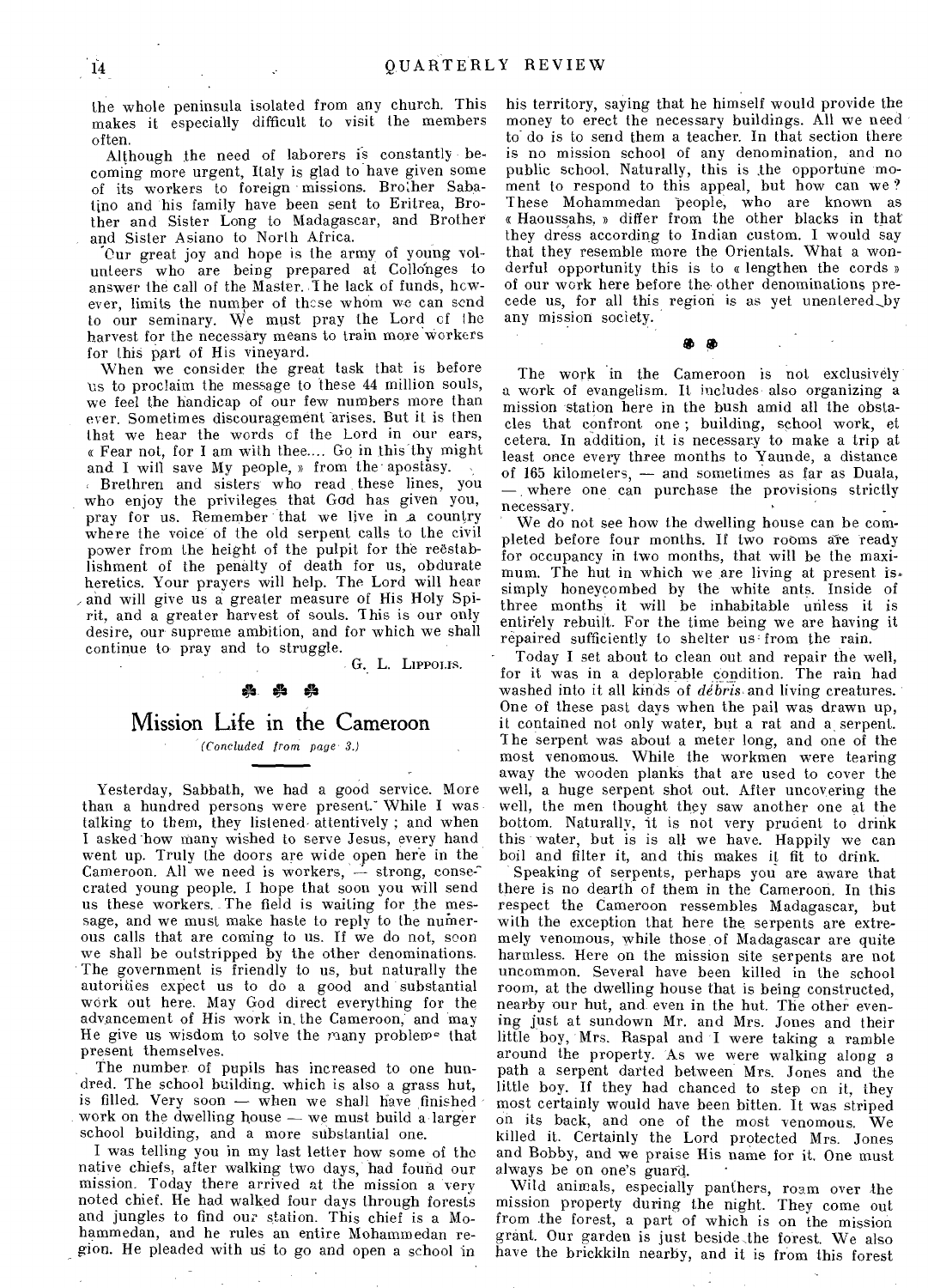that we take the wood for heating it. It was in this same forest that we had the joy of baptizing five precious souls last Sabbath. More than a hundred persons were present, all of whom had attended the Sabbath morning service. While I was speaking during the morning service, more than seventy persons .arose expressing their desire to join the baptismal classes:

Surely a bright future is before this field ; but we must-have help, and that promptly.

(Extracts from letters Al. Raspal )

*(Translated ad libitum,* A. *M.* D..)



#### North Africa

**D** lended the meeting of the North African emon ROTHER G. W. Schubert and F. Charpiot attended the meeting of the North African Union teresting meeting. More than half of the one hundred twenty members were present, notwithstanding that the believers are remotely scattered from Tunis to Casablanca, — the two lateral extremities of the North African Union, — a distance of more than two thousand kilometers. God blessed richly in the services held. It is of the greatest encouragement to, know that work among the Mohammedans is beginning: Our colporteurs have already sold some books to Mohammedans. Brother Eugène Rey has been studying the Arabic language for some time, and he is now able to use it to a degree. He hopes soon to begin working more directly for the Mohammedans in Algiers. Some Arabs attended the public meetings held in connection with the annual session.

The colporteur work in this field is making encouraging progress. Last year we had but two colporteurs in all the territory that now goes to make up the North African Union. Immediately preceding the annual meeting this year a colporteur institute was held. Twenty young people were present at this institute. Here we see another of God's providences : In a very few months a splendid army of colporteurs has been mobilized in North Africa. Eighteen are now actively engaged in circulating our publications, and we *surely* wish them God-speed.

God seems to be preparing hearts in a wonderful way to receive this message. Possibly our readers may be interested in two experiences showing how God is bringing the light of truth to the Mohammedans of North Africa. These experiences were related lo us in our division familiy worship by Brother. G.. W. Schubert when he visited Berne following his return from the North African and Iberian Unions.

Recently, J. Rey, superintendent of the mission, and J. Kamm, one of young workers, were to hold a meeting at Tirman, a small town south-west of Oran. To this meeting they invited not only Europeans, but also the Arabs. This invitation to Mohammedans from a European *marabout,* was so extraordinary that the Arabs met to consider whether or not they should accept it. After counseling together, they decided to send an interpreter to Brother Rey, asking him to come to their *café maure* (a sort of club or refreshment room where the Arabs gather to smoke and chat), to speak to them there. As the Arabs generally do not understand French, they gave Brother Rey a fine, enthusiastic Arab soldier to translate for him. About sixty Arabs were present, and the power of (he Holy Spirit was' markedly felt in that meeting. As Brother Rey was telling them about the death of Jesus, the details of the story, and why Christ died, inany of those hardened men were moved to tears. After the meeting they invited Brother Rey to come again. So he held" a second meeting with them. 1 his time he told them how thousands in our day, the world around, are accepting the truth. This made a great impression on all present. When the meeting closed, they surrounded Brother Rey, pleading, « Remain with us ; for how shall we be able to follow what you have told us if you leave us alone. » Brother J. Kamm will follow up this interest.

At Rochambault we have a Sister Pelissier who, before accepting the truth, had worked for a Protes tant mission society. This sister speaks Arabic fluently, and as occasion presents itself she does medical missionary work for the Arabs of her neighborhood. While treating their physical maladies, this sister takes advantage of every opportunity to tell them about the gospel that saves.

For many months an Arabian widow of a *marabout*  has been working for Sister Pelissier. During a recent visit, Brother Rey was able to hold a Bible study with this widow. The study impressed her deeply. Shortly after, she had a dream. In her dream she *saw* a spring of water in the middle of her tent. She tried to stop up the spring with stones and other things, but all in vain. Just as she was about to redouble her efforts, her father, who had died many years previous, suddenly appeared.

« What are you doing ? » he asked.

a I am trying to stop up this spring of water that is flooding my tent. »

« But you must not, » the father replied. « Remove the stones, and let the water flow freely. Many will come and drink from this spring and will be refreshed. »

Then the father disappeared.

The next day this widow came to relate her dream to Sister Pelissier, and to ask her what it could mean. Sister Pelissier gave her a Bible study on the woman of Samaria, pointing out how Jesus is the Water of Life, and how those who drink of this Water will nevermore thirst. The Arab woman concluded that the spring *of* water she had seen in her dream and the message as brought to her by Brother Rey, were one and the same. She then made this decision : « From this time forward I shall pray first in the name of Jesus, and then in the name of Mohammed. » Wonderful avowal, is it not ? to fall from the lips of a Mohammedan ! We hope that his woman will be numbered -with the many-other *priceless* jewels that are yet to be saved from among the Mohammedans of North Africa. A. M. D.